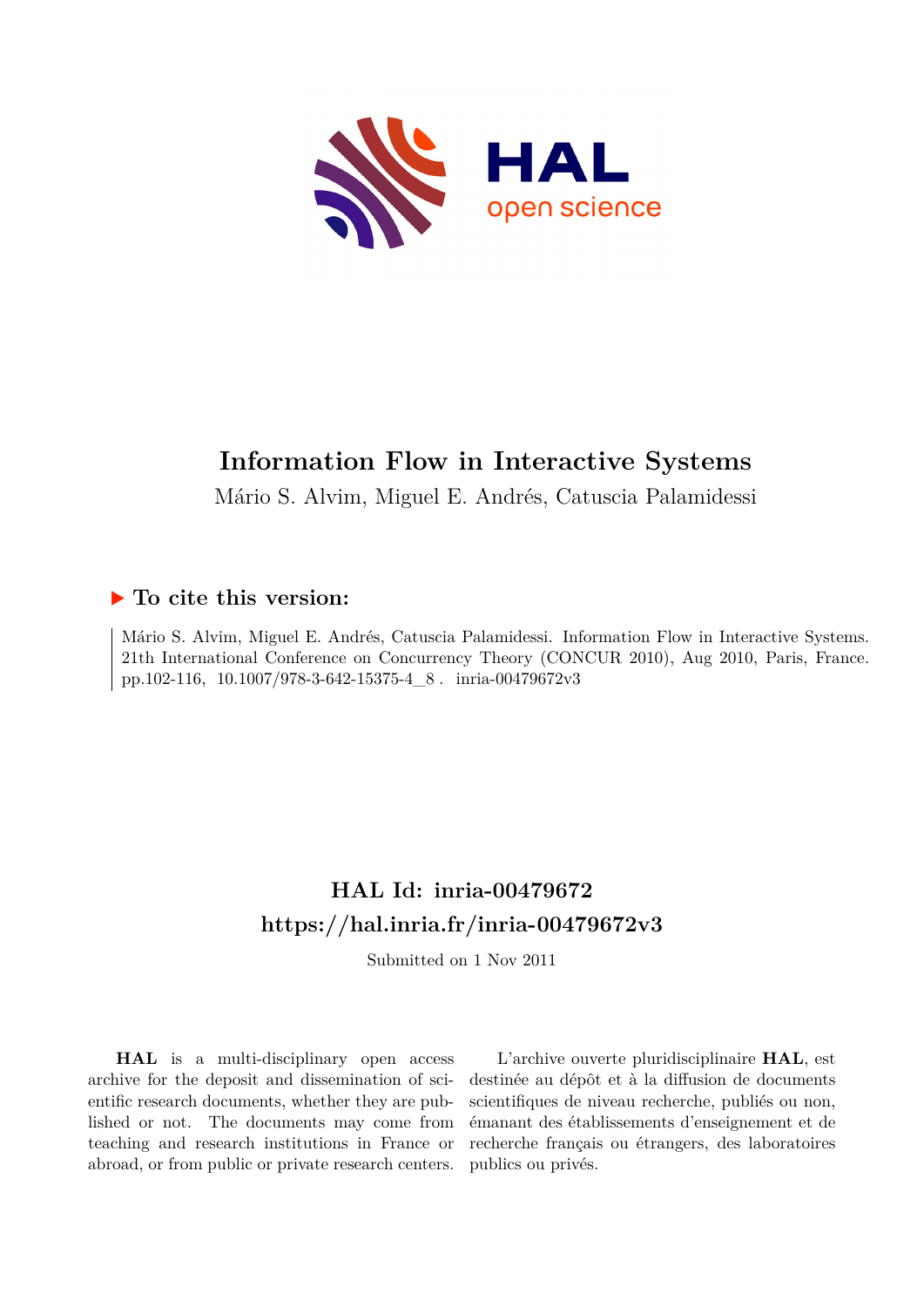# Information Flow in Interactive Systems?

Mário S. Alvim<sup>1</sup>, Miguel E. Andrés<sup>2</sup>, and Catuscia Palamidessi<sup>1</sup>.

<sup>1</sup> INRIA and LIX, École Polytechnique Palaiseau, France. <sup>2</sup>Institute for Computing and Information Sciences, The Netherlands.

Abstract. We consider the problem of defining the information leakage in interactive systems where secrets and observables can alternate during the computation. We show that the information-theoretic approach which interprets such systems as (simple) noisy channels is not valid anymore. However, the principle can be recovered if we consider more complicated types of channels, that in Information Theory are known as channels with memory and feedback. We show that there is a complete correspondence between interactive systems and such kind of channels. Furthermore, we show that the capacity of the channels associated to such systems is a continuous function of the Kantorovich metric.

## 1 Introduction

Information leakage refers to the problem that the observable parts of the behavior of a system may reveal information that we would like to keep secret. In recent years, there has been a growing interest in the quantitative aspects of this problem, partly because it is convenient to represent the partial knowledge of the secrets as a probability distribution, and partly because the mechanisms to protect the information may use randomization to obfuscate the relation between the secrets and the observables.

Among the quantitative approaches, some of the most popular ones are based on Information Theory [5, 12, 4, 16]. The system is interpreted as an information-theoretic *channel*, where the secrets are the input and the observables are the output. The channel matrix is constituted by the conditional probabilities  $p(b | a)$ , defined as the measure of the executions that give observable  $b$  within those which contain the secret  $a$ . The leakage is represented by the *mutual information*, and the worst-case leakage by the *capacity* of the channel.

In the above works, the secret value is assumed to be chosen at the beginning of the computation. In this paper, we are interested in *Interactive systems*, i.e. systems in which secrets and observables can alternate during the computation, and influence each other. Examples of interactive protocols include *auction protocols* like [21, 18, 17]. Some of these have become very popular thanks to their integration in Internetbased electronic commerce platforms [9, 10, 14]. As for interactive programs, examples include web servers, GUI applications, and command-line programs [3].

We investigate the applicability of the information-theoretic approach to interactive systems. In [8] it was proposed to define the matrix elements  $p(b | a)$  as the measure of

<sup>?</sup> This work has been partially supported by the project ANR-09-BLAN-0345 CPP and by the INRIA DRI Equipe Associée PRINTEMPS.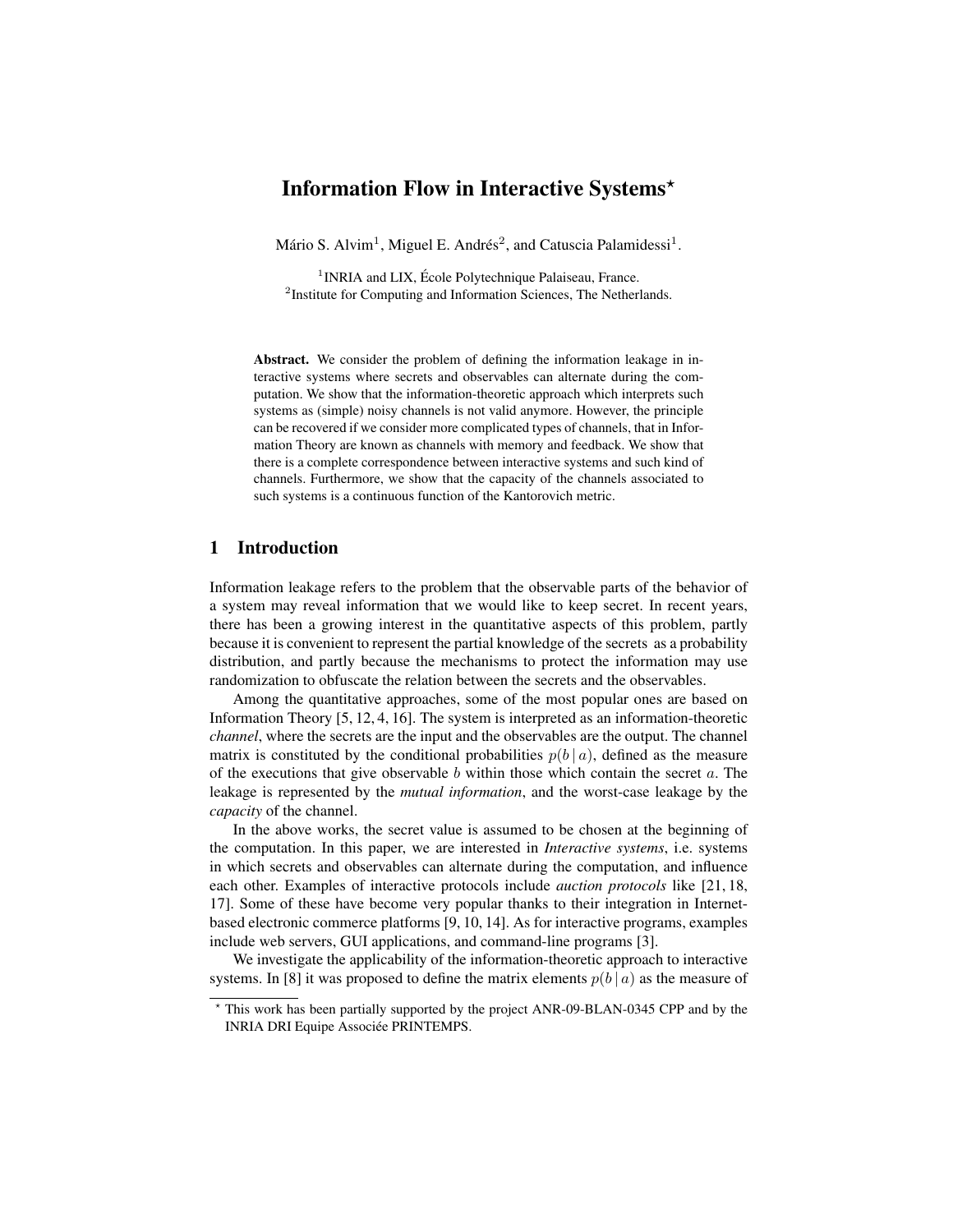the traces with (secret, observable)-projection  $(a, b)$ , divided by the measure of the trace with secret projection a. This follows the definition of conditional probability in terms of joint and marginal probability. However, it does not define an information-theoretic channel. In fact, by definition a channel should be invariant with respect to the input distribution, and such construction is not, as shown by the following example.

*Example 1.* Figure 1 represents a web-based interaction between one seller and two possible buyers, *rich* and *poor*. The seller offers two different products, *cheap* and *expensive*, with given probabilities. Once the product is offered, each buyer may try to buy the product, with a certain probability. For simplicity we assume that the buyers offers are exclusive. We assume that the offers are observables, in the sense that they are made public in the website, while the identity of the buyer that actually buys the product should be secret to an external observer. The symbols r, s, t,  $\bar{r}$ ,  $\bar{s}$ ,  $\bar{t}$  represent the probabilities, with the convention that  $\bar{r} = 1 - r$ .

Following [8] we can compute the conditional probabilities as  $p(b|a) = \frac{p(a,b)}{p(a)}$ , thus obtaining the matrix on Table 1.

However, the matrix is not invariant with respect to the input distribution. For instance, if we fix  $r = \bar{r} = 0.5$  and consider two different input distributions, obtained by varying the values of (s, t), *we get two different matrices of conditional probabilities*, which are represented in Table 2. Hence when the secrets occur *after* the observables we cannot consider the conditional probabilities as representing a (classical)



Fig. 1. Inter. System

channel, and we cannot apply the standard information-theoretic concepts. In particular, we cannot adopt the (classical) capacity to represent the worst-case leakage, since the capacity is defined using a fixed channel matrix over all possible input distributions.

The first contribution of this paper is to consider an extension of the theory of channels which makes the informationtheoretic approach applicable also the case of interactive systems. It turns out that a richer notion of channels, known in Information Theory as *channels with memory and feedback*, serves our purposes. The dependence of inputs on previous outputs corresponds to feedback, and the dependence of outputs on previous inputs and outputs corresponds to memory.

|      |                               | cheap expensive           |
|------|-------------------------------|---------------------------|
| poor | $rs+\overline{r}t$            | rt.<br>$rs+\overline{r}t$ |
| rich | $r\overline{s}+\overline{r}t$ | $rs-$                     |

Table 1. Cond. probabilities of Example 1

|                                                                                                                            |  |  | $\ cheap expensive\ $ Input dist.                             |  |                 | $\ cheap expensive\ $ Input dist. |
|----------------------------------------------------------------------------------------------------------------------------|--|--|---------------------------------------------------------------|--|-----------------|-----------------------------------|
| poor                                                                                                                       |  |  | $\ p(poor) = \frac{1}{2} \cdot \ poor\ $                      |  |                 | $\ p(poor)\  = \frac{1}{5}\ $     |
| rich                                                                                                                       |  |  | $\ p(\text{rich})=\frac{1}{2}\  \ \text{rich}\  \frac{9}{16}$ |  | $\overline{16}$ | $ p(\text{rich}) = \frac{4}{5} $  |
| (a) $r = \frac{1}{2}, s = \frac{2}{5}, t = \frac{3}{5}$<br>(b) $r = \frac{1}{2}$ , $s = \frac{1}{10}$ , $t = \frac{3}{10}$ |  |  |                                                               |  |                 |                                   |

Table 2. Two different channel matrices induced by two different input distributions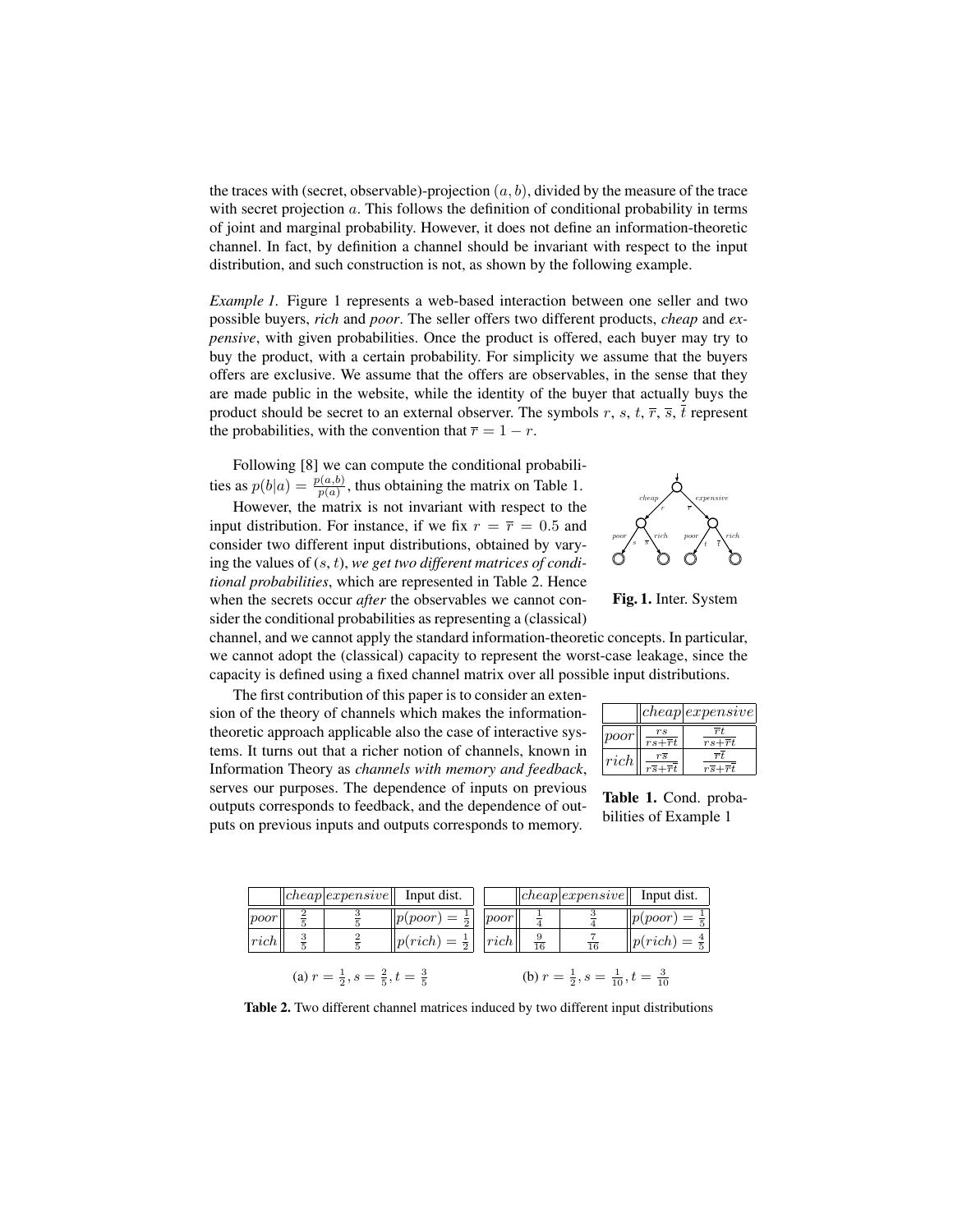A second contribution of our work is the proof that the

channel capacity is a continuous function of the Kantorovich metric on interactive systems. This was pointed out also in [8], however their construction does not work in our case due to the fact that (as far as we understand) it assumes that the probability of a secret action, in any point of the computation, is not 0. This assumption is not guaranteed in our case and therefore we had to proceed differently.

A more complete version of this paper (with proofs) is on line [1].

### 2 Preliminaries

#### 2.1 Concepts from Information Theory

For more detailed information on this part we refer to [6]. Let  $A, B$  denote two random variables with corresponding probability distributions  $p_A(\cdot), p_B(\cdot)$ , respectively. We shall omit the subscripts when they are clear from the context. Let  $A = \{a_1, \ldots, a_n\}, \mathcal{B} = \{a_1, \ldots, a_n\}$  ${b_1, \ldots, b_m}$  denote, respectively, the sets of possible values for A and for B.

The *entropy* of A is defined as  $H(A) = -\sum_{i} A p(a_i) \log p(a_i)$  and it measures the uncertainty of A. It takes its minimum value  $H(A) = 0$  when  $p_A(\cdot)$  is a delta of Dirac. The maximum value  $H(A) = \log |\mathcal{A}|$  is obtained when  $p_A(\cdot)$  is the uniform distribution. Usually the base of the logarithm is set to be 2 and the entropy is measured in *bits*. The *conditional entropy* of A given B is  $H(A|B) = -\sum_{B} p(b_i) \sum_{A} p(a_j|b_i)$  $\log p(a_j|b_i)$ , and it measures the uncertainty of A when B is known. We can prove that  $0 \leq H(A|B) \leq H(A)$ . The minimum value, 0, is obtained when A is completely determined by B. The maximum value  $H(A)$  is obtained when A and B are independent. The *mutual information* between A and B is defined as  $I(A; B) = H(A) - H(A|B)$ , and it measures the amount of information about  $A$  that we gain by observing  $B$ . It can be shown that  $I(A; B) = I(B; A)$  and  $0 \le I(A; B) \le H(A)$ .

The entropy and mutual information respect the *chain laws*. Namely, given a sequence of random variables  $A_1, A_2, \ldots, A_k$  and B, we have:

$$
H(A_1, A_2, \dots, A_k) = \sum_{i=1}^{k} H(A_i | A_1, \dots, A_{i-1})
$$
 (1)

$$
I(A_1, A_2, \dots, A_k; B) = \sum_{i=1}^k I(A_i; B | A_1, \dots, A_{i-1})
$$
 (2)

A (*discrete memoryless*) *channel* is a tuple  $(A, \mathcal{B}, p(\cdot|\cdot))$ , where  $A, \mathcal{B}$  are the sets of input and output symbols, respectively, and  $p(b_j|a_i)$  is the probability of observing the output symbol  $b_j$  when the input symbol is  $a_i$ . An input distribution  $p(a_i)$  over A determines, together with the channel, the joint distribution  $p(a_i, b_j) = p(a_i|b_j) \cdot p(a_i)$ and consequently  $I(A; B)$ . The maximum  $I(A; B)$  over all possible input distributions is the channel's *capacity*. Shannon's famous result states that the capacity coincides with the maximum rate by which information can be transmitted using the channel.

In this paper we consider input and output *sequences* instead of just symbols.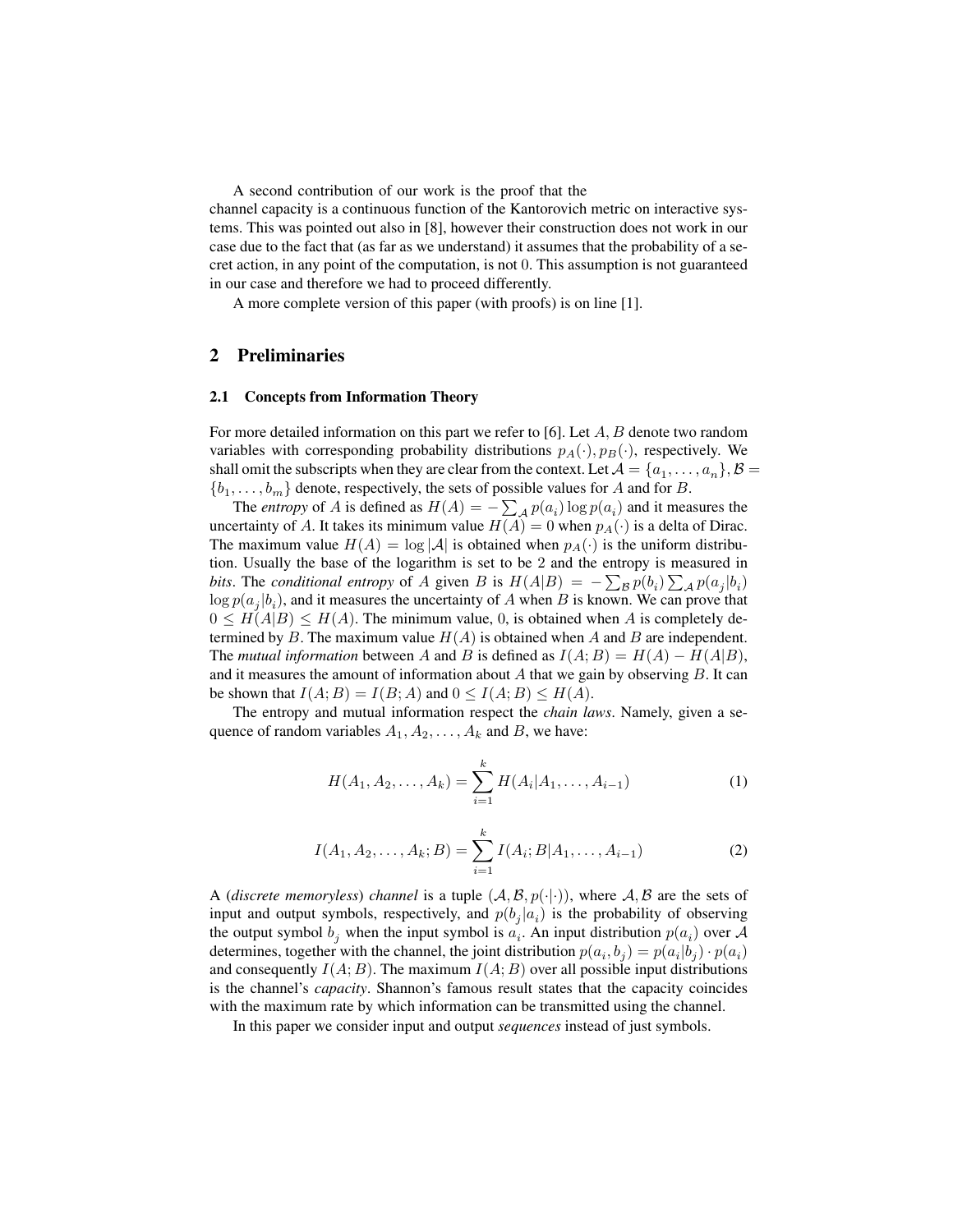**Convention 1.** Let  $A = \{a_1, \ldots, a_n\}$  be a finite set of n different symbols (alphabet). When we have a sequence of symbols (ordered in time), we use a Greek letter  $\alpha_t$  to *denote the symbol at time t. The notation*  $\alpha^t$  *stands for the sequence*  $\alpha_1 \alpha_2 \dots \alpha_t$ *. For instance, in the sequence*  $a_3a_7a_5$ *, we have*  $\alpha_2 = a_7$  *and*  $\alpha^2 = a_3a_7$ *.* 

**Convention 2.** Let X be a random variable.  $X<sup>t</sup>$  denotes the sequence of t consecutive *occurrences*  $X_1, \ldots, X_t$  *of the random variable* X.

When the channel is used repeatedly, the discrete memoryless channel described above represents the case in which the behavior of the channel at the present time does not depend upon the past history of inputs and outputs. If this assumption does not hold, then we have a channel *with memory*. Furthermore, if the outputs from the channel can be fed back to the encoder, thus influencing the generation of the next input symbol, then the channel is said to be *with feedback*; otherwise it is *without feedback*.

Equation 3 makes explicit the probabilistic behavior of channels regarding those classifications. Suppose a general channel from  $A$  to  $B$  with the associated random variables  $A$  for input and  $B$  for output. Using the notation introduced in Convention 1, the channel behavior after T uses can be fully described by the joint probability  $p(\alpha^T, \beta^T)$ .

Using probability laws we derive:

$$
p(\alpha^T, \beta^T) = \prod_{t=1}^T p(\alpha_t | \alpha^{t-1}, \beta^{t-1}) p(\beta_t | \alpha^t, \beta^{t-1})
$$
 (by the expansion law) (3)

The first term  $p(\alpha_t | \alpha^{t-1}, \beta^{t-1})$  indicates that the probability of  $\alpha_t$  depends not only on  $\alpha^{t-1}$ , but also on  $\beta^{t-1}$  (*feedback*). The second term  $p(\beta_t | \alpha^t, \beta^{t-1})$  indicates that the probability of each  $\beta_t$  depends on previous history of inputs  $\alpha^t$  and outputs  $\beta^{t-1}$  (*memory*).

If the channel is without feedback, then we have that  $p(\alpha_t | \alpha^{t-1}, \beta^{t-1}) = p(\alpha_t | \alpha^{t-1}),$ and if the channel is without memory, then we have also  $p(\beta_t | \alpha^t, \beta^{t-1}) = p(\beta_t | \alpha_t)$ . From these we derive  $p(\beta^T | \alpha^T) = \prod_{t=1}^T p(\beta_t | \alpha_t)$ , which is the classic equation for discrete memoryless channels without feedback.

Let  $(V, K)$  be a Borel space and let  $(X, \mathcal{B}_X)$  and  $(Y, \mathcal{B}_Y)$  be Polish spaces equipped with their Borel  $\sigma$ -algebras. Let  $\rho(dx|v)$  be a family of measures on X given V. Then  $\rho(\mathrm{d}x|v)$  is a *stochastic kernel* if and only if and only if  $\rho(\cdot|v)$  is a random variable from V into the power set  $P(X)$ .

#### 2.2 Probabilistic automata

A function  $\mu: \mathcal{S} \to [0, 1]$  is a *discrete probability distribution* on a countable set S if  $\sum_{s \in \mathcal{S}} \mu(s) = 1$  and  $\mu(s) \ge 0$  for all s. The set of all discrete probability distributions on  $\overline{S}$  is  $\mathcal{D}(S)$ .

A *probabilistic automaton* [15] is a quadruple  $M = (\mathcal{S}, \mathcal{L}, \hat{s}, \vartheta)$  where S is a countable set of *states*,  $\mathcal{L}$  a finite set of *labels* or *actions*,  $\hat{s}$  the *initial* state, and  $\vartheta$  a *transition function*  $\vartheta$  :  $S \to \varphi_f(\mathcal{D}(\mathcal{L} \times S))$ . Here  $\varphi_f(X)$  is the set of all finite subsets of X. If  $\vartheta(s) = \varnothing$  then s is a *terminal* state. We write  $s \rightarrow \mu$  for  $\mu \in \vartheta(s)$ ,  $s \in \mathcal{S}$ . Moreover, we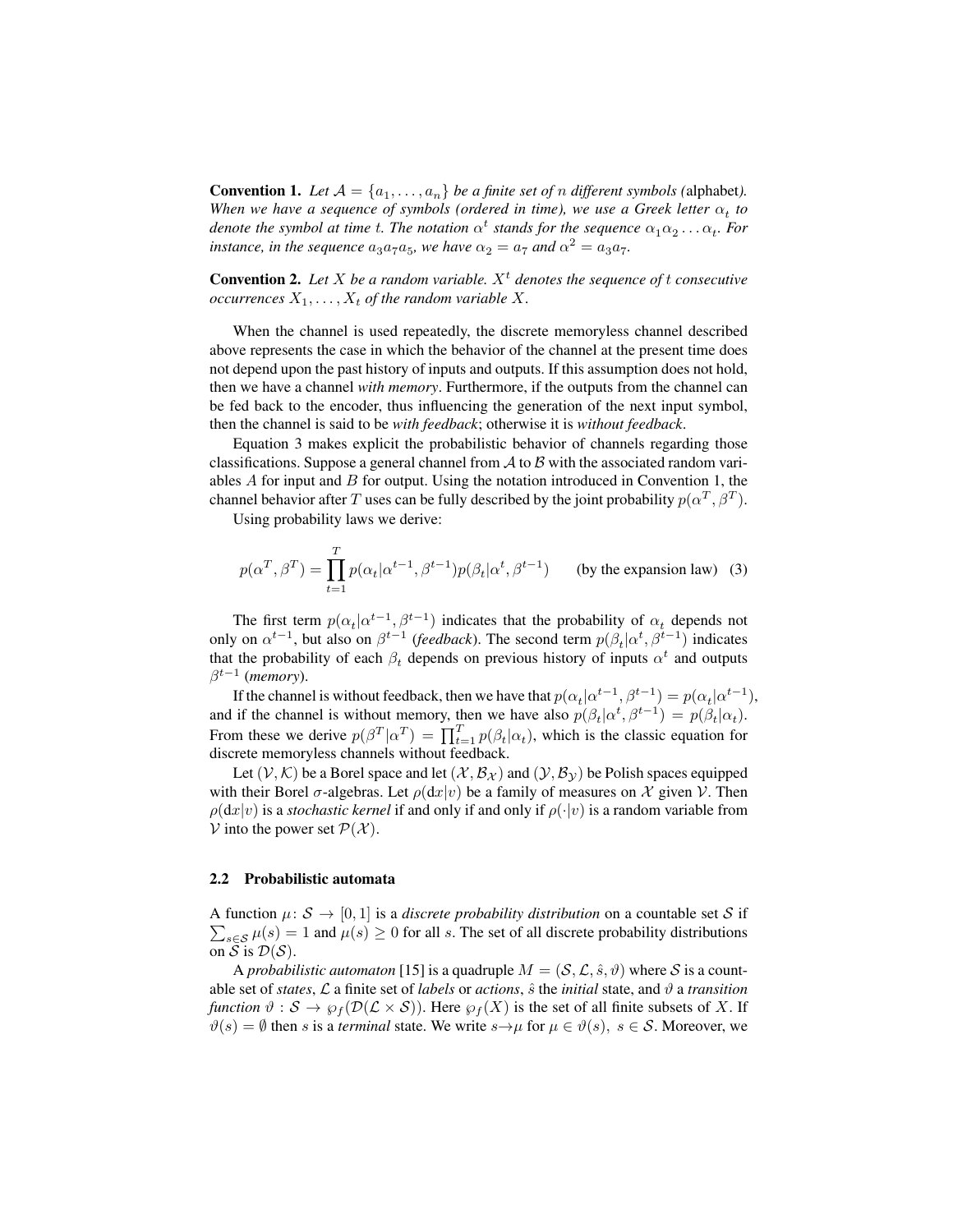write  $s \xrightarrow{\ell} r$  for  $s, r \in S$  whenever  $s \rightarrow \mu$  and  $\mu(\ell, r) > 0$ . A *fully probabilistic automaton* is a probabilistic automaton satisfying  $|\vartheta(s)| \leq 1$  for all states. When  $\vartheta(s) \neq \emptyset$  we overload the notation and denote  $\vartheta(s)$  the distribution outgoing from s.

A *path* in a probabilistic automaton is a sequence  $\sigma = s_0 \stackrel{\ell_1}{\rightarrow} s_1 \stackrel{\ell_2}{\rightarrow} \cdots$  where  $s_i \in \mathcal{S}, \ell_i \in \mathcal{L}$  and  $s_i \stackrel{\ell_{i+1}}{\rightarrow} s_{i+1}$ . A path can be *finite* in which case it ends with a state. A path is *complete* if it is either infinite or finite ending in a terminal state. Given a finite path  $\sigma$ , last( $\sigma$ ) denotes its last state. Let  $\text{Paths}_s(M)$  denote the set of all paths,  $\text{Paths}^{\star}_{s}(M)$  the set of all finite paths, and  $\text{CPaths}_{s}(M)$  the set of all complete paths of an automaton M, starting from the state s. We will omit s if  $s = \hat{s}$ . Paths are ordered by the prefix relation, which we denote by  $\leq$ . The *trace* of a path is the sequence of actions in  $\mathcal{L}^* \cup \mathcal{L}^{\infty}$  obtained by removing the states, hence for the above  $\sigma$  we have  $trace(\sigma) = l_1 l_2 \dots$  If  $\mathcal{L}' \subseteq \mathcal{L}$ , then  $trace_{\mathcal{L}'}(\sigma)$  is the projection of  $trace(\sigma)$  on the elements of  $\mathcal{L}'$ .

Let  $M = (\mathcal{S}, \mathcal{L}, \hat{s}, \vartheta)$  be a (fully) probabilistic automaton,  $s \in \mathcal{S}$  a state, and let  $\sigma \in \text{Paths}_{s}^{\star}(M)$  be a finite path starting in s. The *cone* generated by  $\sigma$  is the set of complete paths  $\langle \sigma \rangle = {\sigma' \in \text{CPaths}_s(M) \mid \sigma \leq \sigma'}$ . Given a fully probabilistic automaton  $M = (S, \mathcal{L}, \hat{s}, \vartheta)$  and a state s, we can calculate the *probability value*, denoted by  $\mathbf{P}_s(\sigma)$ , of any finite path  $\sigma$  starting in s as follows:  $\mathbf{P}_s(s) = 1$  and  $\mathbf{P}_s(\sigma \overset{\ell}{\to} \sigma)$  $(s') = \mathbf{P}_s(\sigma) \mu(\ell, s')$ , where  $\text{last}(\sigma) \to \mu$ .

Let  $\Omega_s \triangleq \text{CPaths}_s(M)$  be the sample space, and let  $\mathcal{F}_s$  be the smallest  $\sigma$ -algebra generated by the cones. Then  $P$  induces a unique *probability measure* on  $\mathcal{F}_s$  (which we will also denote by  $P_s$ ) such that  $P_s(\langle \sigma \rangle) = P_s(\sigma)$  for every finite path  $\sigma$  starting in s. For  $s = \hat{s}$  we write **P** instead of **P**<sub> $\hat{s}$ </sub>.

Given a probability space  $(\Omega, \mathcal{F}, P)$  and two events  $A, B \in \mathcal{F}$  with  $P(B) > 0$ , the *conditional probability* of A given B,  $P(A | B)$ , is defined as  $P(A \cap B)/P(B)$ .

## 3 Discrete channels with memory and feedback

We adopt the model proposed in [19] for discrete channels with memory and feedback. Such model, represented in Figure 2, can be decomposed in sequential components as follows. At time  $t$  the internal channel's behavior is represented by the conditional probabilities  $p(\beta_t | \alpha^t, \beta^{t-1})$ . The internal channel takes the input  $\alpha_t$  and, according to the history of inputs and outputs up to the moment  $\alpha^t, \beta^{t-1}$ , produces an output symbol  $\beta_t$ . The output is then fed back to the encoder with delay one. On the other side, at time t the encoder takes the message and the past output symbols  $\beta^{t-1}$ , and produces a channel input symbol  $\alpha_t$ . At final time T the decoder takes all the channel outputs  $\beta^T$ and produces the decoded message  $\hat{W}$ . The order is the following:

Message W,  $\alpha_1, \beta_1, \alpha_2, \beta_2, \ldots, \alpha_T, \beta_T$ , Decoded Message  $\hat{W}$ 

Let us describe such channel in more detail. Let A and B be two finite sets. Let  $\{A_t\}_{t=1}^T$ (channel's input) and  $\{B_t\}_{t=1}^T$  (channel's output) be families of random variables in A and B respectively. Moreover, let  $\mathcal{A}^T$  and  $\mathcal{B}^T$  represent their T-fold product spaces. A *channel* is a family of stochastic kernels  $\{p(\beta_t | \alpha^t, \beta^{t-1})\}_{t=1}^T$ .

Let  $\mathcal{F}_t$  be the set of all measurable maps  $\varphi_t : \mathcal{B}^{t-1} \to \mathcal{A}$  endowed with a probability distribution, and let  $F_t$  be the corresponding random variable. Let  $\mathcal{F}^T$ ,  $F^T$  denote the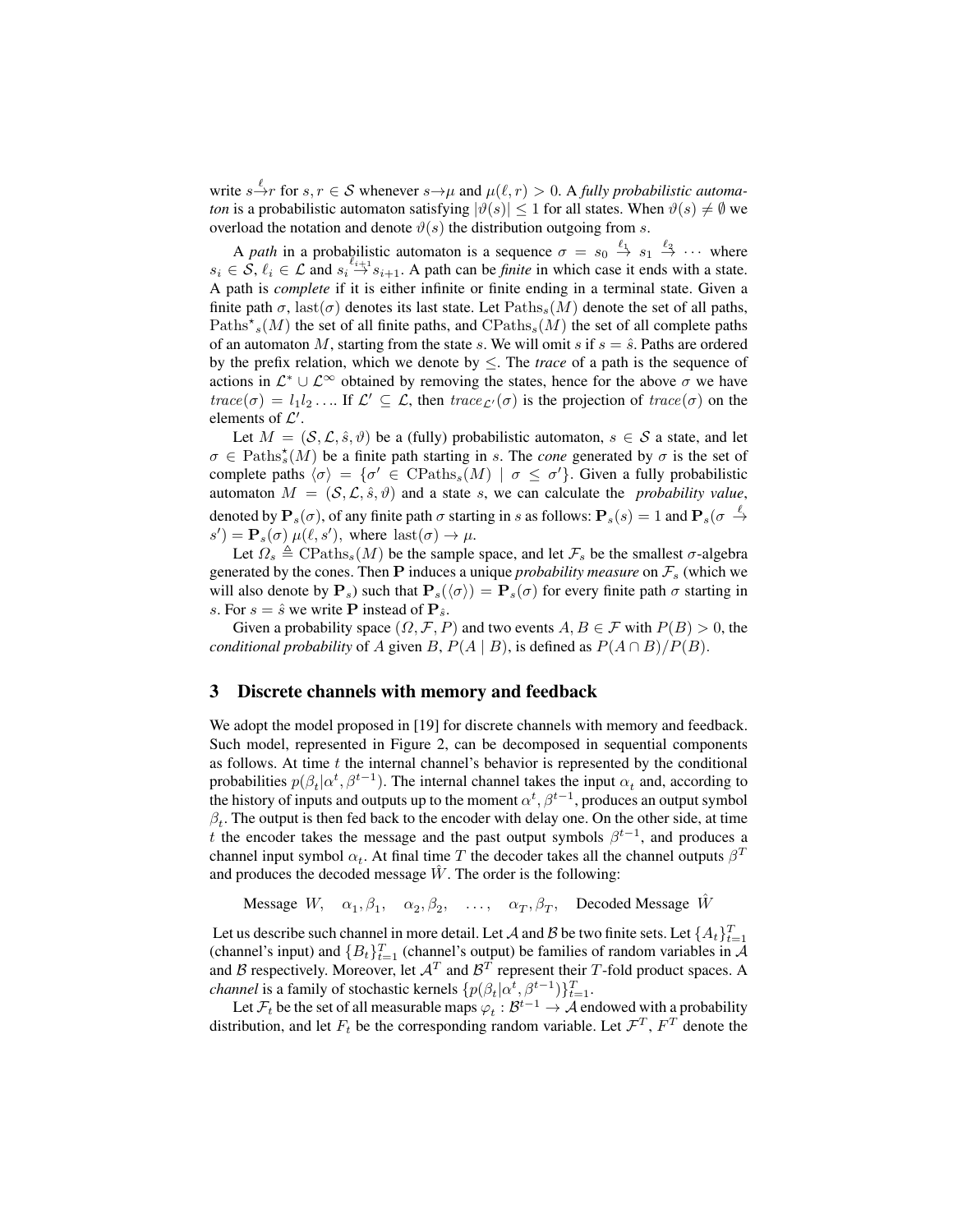

Fig. 2. Model for discrete channel with memory and feedback

Cartesian product on the domain and the random variable, respectively. A *channel code function* is an element  $\varphi^T = (\varphi_1, \dots, \varphi_T) \in \mathcal{F}_T^T$ .

Note that, by probability laws,  $p(\varphi^T) = \prod_{t=1}^T p(\varphi_t | \varphi^{t-1})$ . Hence the distribution on  $\mathcal{F}^T$  is uniquely determined by a sequence  $\{p(\varphi_t | \varphi^{t-1})\}_{t=1}^T$ . We will use the notation  $\varphi^t(\beta^{t-1})$  to represent the A-valued t-tuple  $(\varphi_1, \varphi_2(\beta^1), \dots, \varphi_t(\beta^{t-1})).$ 

In Information Theory this kind of channels are used to encode and transmit messages. If W is a message set of cardinality M with typical element w, endowed with a probability distribution, a *channel code* is a set of M channel code functions  $\varphi^{T}[w]$ , interpreted as follows: for message w, if at time t the channel feedback is  $\beta^{t-1}$ , then the channel encoder outputs  $\varphi_t[w](\beta^{t-1})$ . A *channel decoder* is a map from  $\beta^T$  to  $\mathcal W$ which attempts to reconstruct the input message after observing all the output history  $\beta^T$  from the channel.

#### 3.1 Directed information and capacity of channels with feedback

In classical Information Theory, the channel capacity, which is related to the channel's transmission rate by Shannon's fundamental result, can be obtained as the supremum of the mutual information over all possible input's distributions. In presence of feedback, however, this correspondence does not hold anymore. More specifically, mutual information does not represent any longer the information flow from  $\alpha^T$  to  $\beta^T$ . Intuitively, this is due to the fact that mutual information expresses correlation, and therefore it is increased by feedback. But the feedback, i.e the way the output influences the next input, is part of the a priori knowledge, and therefore should not be counted when we measure the output's contribution to the reduction of the uncertainty about the input. If we want to maintain the correspondence with the transmission rate and with information flow, we need to replace mutual information with *directed information* [13].

**Definition 1.** In a channel with feedback, the directed information from input  $A<sup>T</sup>$  to *output*  $B^T$  *is defined as*  $I(A^T \rightarrow B^T) = \sum_{t=1}^T I(\alpha^t; \beta_t | \beta^{t-1})$ . In the other di*rection, the directed information from*  $B^T$  *to*  $A^T$  *is defined as:*  $I(B^T \rightarrow A^T)$  =  $\sum_{t=1}^{T} I(\alpha_t; \beta^{t-1} | \alpha^{t-1}).$ 

Note that the directed information defined above are not symmetric: the flow from  $A<sup>T</sup>$  to  $B<sup>T</sup>$  takes into account the correlation between  $\alpha<sup>t</sup>$  and  $\beta<sub>t</sub>$ , while the flow from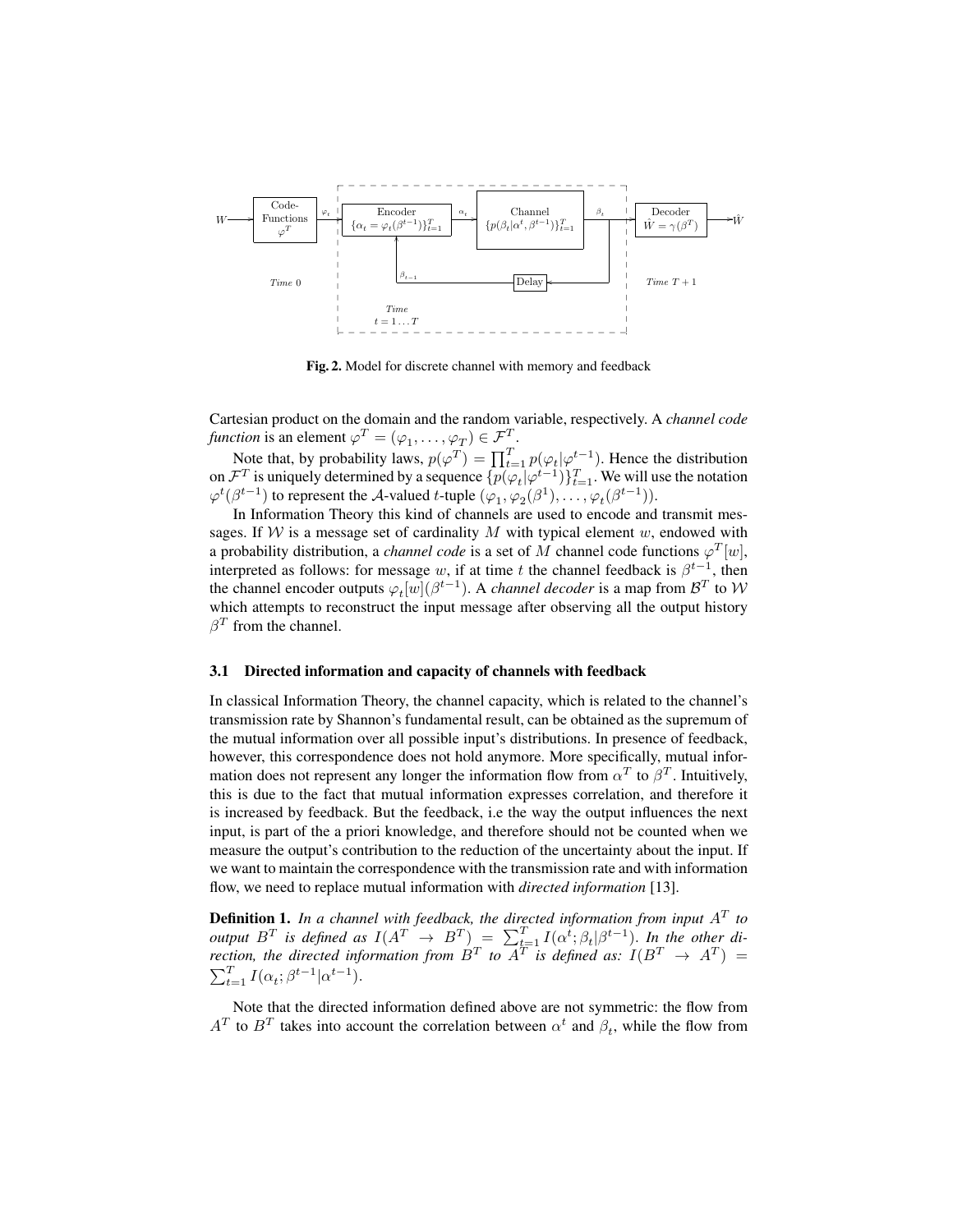$B<sup>T</sup>$  to  $A<sup>T</sup>$  is based on the correlation between  $\beta^{t-1}$  and  $\alpha_t$ . Intuitively, this is because  $\alpha^t$  influences  $\beta_t$ , but, in the other direction, it is  $\beta^{t-1}$  that influences  $\alpha_t$ .

It can be proved [19] that  $I(A^T; B^T) = I(A^T \to B^T) + I(B^T \to A^T)$ . If a channel does not have feedback, then  $I(B^T \to A^T) = 0$  and  $I(A^T; B^T) = I(A^T \to B^T)$ .

In a channel with feedback the information transmitted is the directed information, and not the mutual information. The following example should help understanding why.

*Example 2.* Consider the discrete memoryless channel with input alphabet  $A = \{a_1, a_2\}$ and output alphabet  $B = \{b_1, b_2\}$  whose matrix is represented in Table 3.

Suppose that the channel is used with feedback, in such a way that, for all t's,  $\alpha_{t+1} = a_1$  if  $\beta_t = b_1$ , and  $\alpha_{t+1} = a_2$  if  $\beta_t = b_2$ . It is easy to show that if  $t \geq 2$  then  $I(A^t; B^t) \neq 0$ . However, there is no leakage from from  $A<sup>t</sup>$  to  $B<sup>t</sup>$ , since the rows of the matrix are all equal. We have indeed that  $I(A^t \rightarrow$  $B<sup>t</sup>$ ) = 0, and the mutual information  $I(A<sup>t</sup>; B<sup>t</sup>)$  is only due to the feedback information flow  $I(B^t \to A^t)$ .

| - 1 |  |
|-----|--|
| - 2 |  |

Table 3. Channel matrix for Example 2

The concept of capacity is generalized for channels with feedback as follows. Let  $\mathcal{D}_T = \{ \{ p(\alpha_t | \alpha^{t-1}, \beta^{t-1}) \}_{t=1}^T \}$  be the set of all input distributions. For finite T, the capacity of a channel  $\{p(\beta_t | \alpha^t, \beta^{t-1})\}_{t=1}^T$  is:

$$
C_T = \sup_{\mathcal{D}_T} \frac{1}{T} I(A^T \to B^T)
$$
\n(4)

#### 4 Interactive systems as channels with memory and feedback

(General) Interactive Information Hiding Systems ([2]), are a variant of probabilistic automata in which we separate actions in secret and observable; "interactive" means that secret and observable actions can interleave and influence each other.

**Definition 2.** A general IIHS is a quadruple  $\mathcal{I} = (M, \mathcal{A}, \mathcal{B}, \mathcal{L}_{\tau})$ , where M is a prob*abilistic automaton*  $(S, \mathcal{L}, \hat{s}, \vartheta), \mathcal{L} = \mathcal{A} \cup \mathcal{B} \cup \mathcal{L}_{\tau}$  where A, B, and  $\mathcal{L}_{\tau}$  are pair*wise disjoint sets of secret, observable, and internal actions respectively, and*  $\vartheta(s) \subseteq$  $\mathcal{D}(\mathcal{B} \cup \mathcal{L}_{\tau} \times \mathcal{S})$  *implies*  $|\vartheta(s)| \leq 1$ *, for all s. The condition on*  $\vartheta$  *ensures that all observable transitions are fully probabilistic.*

Assumption In this paper we assume that general IIHSs are *normalized*, i.e. once unfolded, all the transitions between two consecutive levels have either secret labels only, or observable labels only. Moreover, the occurrences of secret and observable labels alternate between levels. We will call *secret states* the states from which only secretslabeled transitions are possible, and *observable states* the others. Finally, we assume that for every s and  $\ell$  there exists a unique r such that  $s \stackrel{\ell}{\to} r$ . Under this assumption we have that the traces of a computation determine the final state, as expressed by the next proposition. In the following  $trace_A$  and  $trace_B$  indicate the projection of the traces on secret and observable actions, respectively. Given a general IIHS, it is always possible to find an equivalent one that satisfies this assumptions. The interested reader can find in [1] the formal definition of the transformation.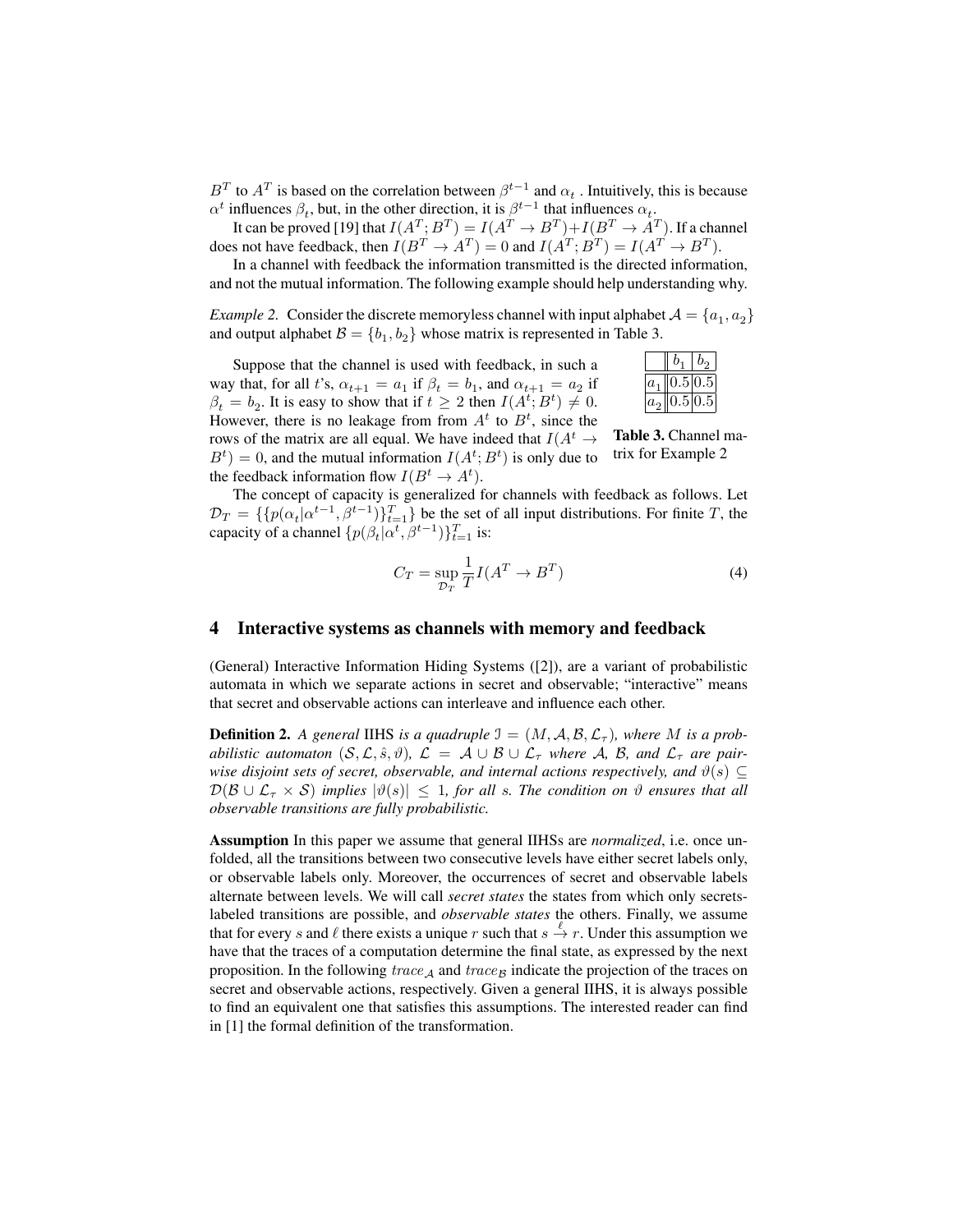**Proposition 1.** Let  $\mathcal{I} = (M, \mathcal{A}, \mathcal{B}, \mathcal{L}_{\tau})$  be a general IIHS. Consider two paths  $\sigma$  and  $\sigma'$ . Then,  $trace_{\mathcal{A}}(\sigma) = trace_{\mathcal{A}}(\sigma')$  and  $trace_{\mathcal{B}}(\sigma) = trace_{\mathcal{B}}(\sigma')$  *implies*  $\sigma = \sigma'$ .

In the following, we will consider two particular cases: the *fully probabilistic* IIHSs, where there is no nondeterminism, and the *secret -nondeterministic* IIHSs, where each secret choice is fully nondeterministic. The latter will be called simply IIHSs.

**Definition 3.** Let  $\mathcal{I} = ((\mathcal{S}, \mathcal{L}, \hat{s}, \vartheta), \mathcal{A}, \mathcal{B}, \mathcal{L}_{\tau})$  *be a general IIHS. Then*  $\mathcal{I}$  *is:* 

- $\subseteq$  *fully probabilistic if*  $\vartheta(s)$  ⊂  $\mathcal{D}(\mathcal{A} \times \mathcal{S})$  *implies*  $|\vartheta(s)|$  ≤ 1 *for each*  $s \in \mathcal{S}$ *.*
- $\blacksquare$  *secret-nondeterministic if*  $\vartheta(s)$  ⊆  $\mathcal{D}(\mathcal{A}\times\mathcal{S})$  *implies that for each*  $s \in \mathcal{S}$  *there exist*  $s_i'$  such that  $\vartheta(s) = {\delta(a_i, s_i)}_{i=1}^n$ .

We show now how to construct a channel with memory and feedback from IIHSs. We will see that an IIHS corresponds precisely to a channel as determined by its stochastic kernel, while a fully probabilistic IIHS determines, additionally, the input distribution. In the following, we consider an IIHS  $\mathcal{I} = ((\mathcal{S}, \mathcal{L}, \hat{s}, \vartheta), \mathcal{A}, \mathcal{B}, \mathcal{L}_{\tau})$  is in *normalized form.* Given a path  $\sigma$  of length  $2t - 1$ , we denote  $trace_{\mathcal{A}}(\sigma)$  by  $\alpha^t$ , and  $trace_{\mathcal{B}}(\sigma)$ by  $\beta^{t-1}$ .

Definition 4. *For each* t*, the channel's stochastic kernel corresponding to* I *is defined*  $as~p(\beta_t|\alpha^t, \beta^{t-1})=\vartheta(q)(\beta_t, q'),$  where  $q$  is the state reached from the root via the path  $\sigma$  whose input-trace is  $\alpha^t$  and output trace  $\beta^{t-1}$ .

Note that q and  $q'$  in previous definitions are well defined: by Proposition 1,  $q$  is unique, and since the choice of  $\beta_t$  is fully probabilistic,  $q'$  is also unique.

If J is fully probabilistic, then it determines also the input distribution and the dependency of  $\alpha_t$  upon  $\beta^{t-1}$  (feedback) and  $\alpha^{t-1}$ .

Definition 5. *If* I *is fully probabilistic, the associated channel has a conditional input distribution for each t defined as*  $p(\alpha_t | \alpha^{t-1}, \beta^{t-1}) = \vartheta(q)(\alpha_t, q')$ , where q is the state *reached from the root via the path*  $\sigma$  *whose input-trace is*  $\alpha^{t-1}$  *and output trace is*  $\beta^{t-1}$ *.* 

#### 4.1 Lifting the channel inputs to reaction functions

Definitions 4 and 5 define the joint probabilities  $p(\alpha^t, \beta^t)$  for a fully probabilistic IIHS. We still need to show in what sense these define a information-theoretic channel.

The  $\{p(\beta_t|\alpha^t, \beta^{t-1})\}_{t=1}^T$  determined by the IIHS correspond to a channel's stochastic kernel. The problem resides in the conditional probability of  $\{p(\alpha_t | \alpha^{t-1}, \beta^{t-1})\}_{t=1}^T$ . In an information-theoretic channel, the value of  $\alpha_t$  is determined in the encoder by a deterministic function  $\varphi_t(\beta^{t-1})$ . However, inside the encoder there is no possibility for a probabilistic description of  $\alpha_t$ . Furthermore, in our setting the concept of encoder makes no sense as there is no information to encode. A solution to this problem is to externalize the probabilistic behavior of  $\alpha_t$ : the code functions become simple *reaction functions*  $\varphi_t$  that depend only on  $\beta^{t-1}$  (the message w does not play a role any more), and these reaction functions are endowed with a probability distribution that generates the probabilistic behavior of the values of  $\alpha_t$ .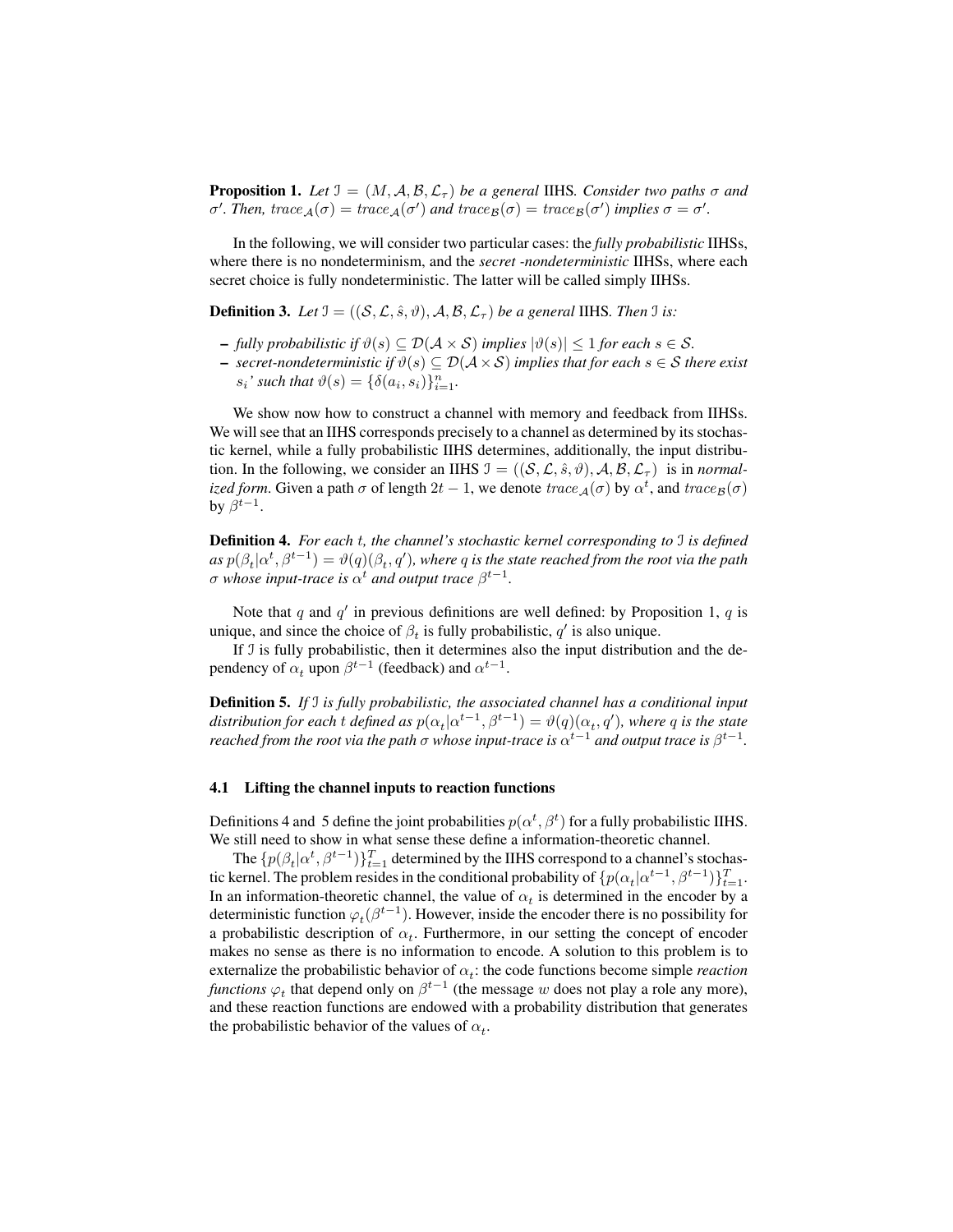Definition 6. *A* reactor *is a distribution on reaction functions, i.e., a stochastic kernel*  $\{p(\varphi_t|\varphi^{t-1})\}_{t=1}^T$ . A reactor R is consistent with a fully probabilistic IIHS  $\mathcal I$  *if it induces the compatible distribution*  $Q(\varphi^T, \alpha^T, \beta^T)$  *such that, for every*  $1 \le t \le T$ ,  $Q(\alpha_t | \alpha^{t-1}, \beta^{t-1}) = p(\alpha_t | \alpha^{t-1}, \beta^{t-1})$ , where the latter is the probability distribution *induced by* I*.*

The main result of this section states that for any fully probabilistic IIHS there is a reactor that generates the probabilistic behavior of the IIHS.

Theorem 3. *Given a fully probabilistic* IIHS I *, we can construct a channel with mem* $o$ ry and feedback, and probability distribution  $Q(\varphi^T,\alpha^T,\beta^T)$ , which corresponds to  $\mathfrak I$ in the sense that, for every  $t$ ,  $\alpha^t$  and  $\beta^t$ , with  $1\leq t\leq T$ ,  $Q(\alpha^t, \beta^t)\stackrel{{\rm def}}{=}\sum_{\varphi^T}Q(\varphi^T,\alpha^t,\beta^t)=$  $p(\alpha^t, \beta^t)$  holds, where  $p(\alpha^t, \beta^t)$  is the joint probability of input and output traces in*duced by* I*.*

**Corollary 1.** Let a J be a fully probabilistic IIHS. Let  $\{p(\beta_t | \alpha^t, \beta^{t-1})\}_{t=1}^T$  be a se*quence of stochastic kernels and*  $\{p(\alpha_t | \alpha^{t-1}, \beta^{t-1})\}_{t=1}^T$  *a sequence of input distribu*tions defined by  $\mathfrak I$  according to Definitions 4 and 5. Then the reactor  $R=\{p(\varphi_t|\varphi^{t-1})\}_{t=1}^T$ *compatible with respect to the* I *is given by:*

$$
p(\varphi_1) = p(\alpha_1 | \alpha^0, \beta^0) = p(\alpha_1)
$$
\n(5)

$$
p(\varphi_t|\varphi^{t-1}) = \prod_{\beta^{t-1}} p(\varphi_t(\beta^{t-1})|\varphi^{t-1}(\beta^{t-2}), \beta^{t-1}), \quad 2 \le t \le T
$$
 (6)

Figure 3 depicts the model for IIHS. Note that, in relation to Figure 2, there are some simplifications: (1) no message  $w$  is needed; (2) the decoder is not used. At the beginning, a reaction function sequence  $\varphi^T$  is chosen and then the channel is used T times. At each usage t, the encoder decides the next input symbol  $\alpha_t$  based on the reaction function  $\varphi_t$  and the output fed back  $\beta^{t-1}$ . Then the channel produces an output  $\beta_t$  based on the stochastic kernel  $p(\beta_t | \alpha^t, \beta^{t-1})$ . The output is then fed back to the encoder with a delay one.



Fig. 3. Channel with memory and feedback model for IIHS

We conclude this section by remarking an intriguing coincidence: The notion of reaction function sequence  $\varphi^T$ , on the IIHSs, corresponds to the notion of deterministic scheduler. In fact, each reaction function  $\varphi_t$  selects the next step,  $\alpha_t$ , on the basis of the  $\beta^{t-1}$  and  $\alpha^{t-1}$  (generated by  $\varphi^{t-1}$ ), and  $\beta^{t-1}$ ,  $\alpha^{t-1}$  represent the path until that state.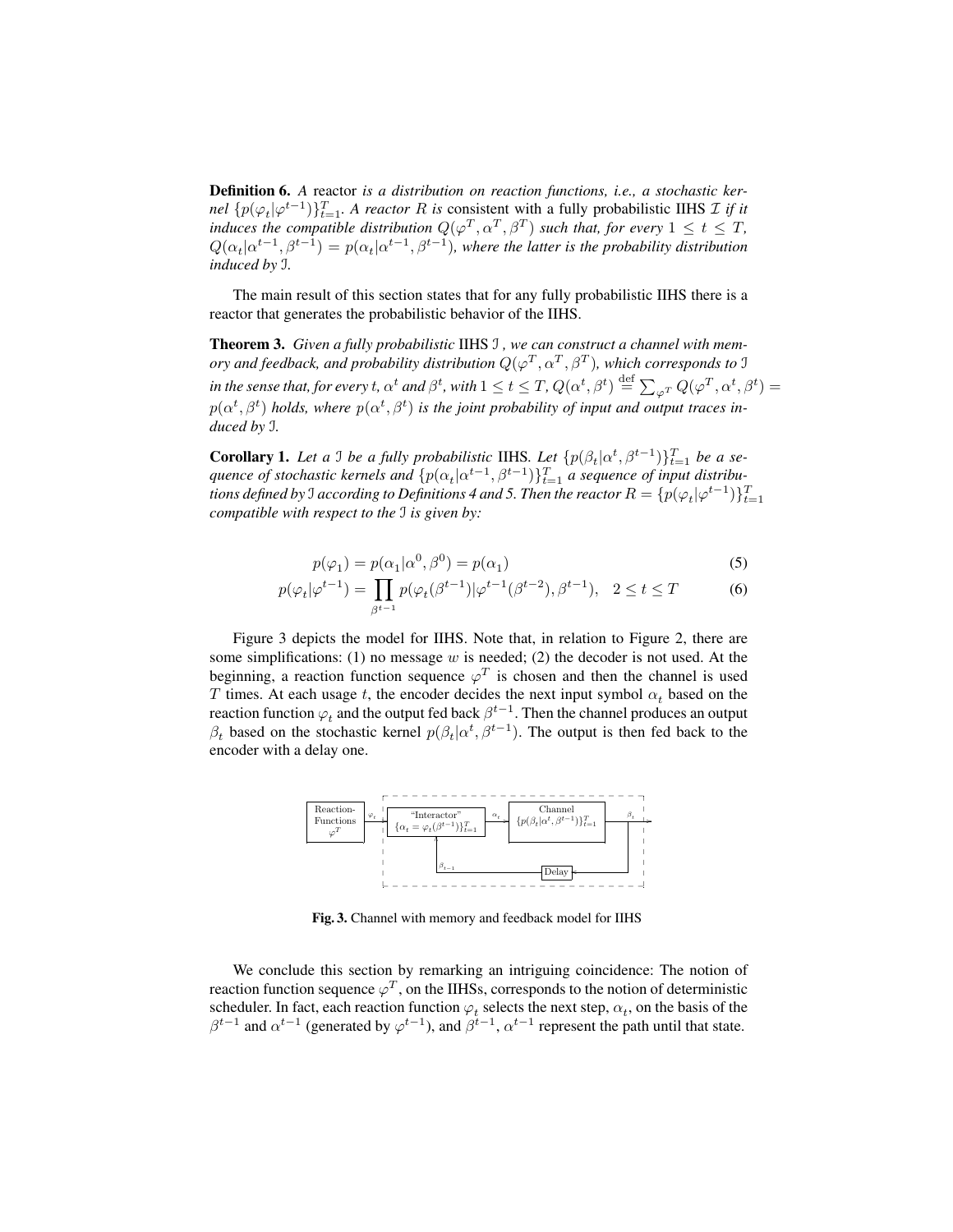## 5 Leakage in Interactive Systems

In this section we propose a notion of information flow based on our model. We follow the idea of defining leakage and maximum leakage using the concepts of mutual information and capacity (see for instance [4]), making the necessary adaptations.

Since the directed information  $I(A^T \to B^T)$  is a measure of how much information flows from  $A<sup>T</sup>$  to  $B<sup>T</sup>$  in a channel with feedback (cfr. Section 3.1), it is natural to consider it as a measure of leakage of information by the protocol.

**Definition 7.** The information leakage of an IIHS is defined as:  $I(A^T \rightarrow B^T) =$  $\sum_{t=1}^{T} H(A_t|A^{t-1}, B^{t-1}) - H(A^T|B^T).$ 

Note that  $\sum_{t=1}^{T} H(A_t|A^{t-1}, B^{t-1})$  can be seen as the entropy  $H_R$  of reactor R.

Compare this definition with the classical Information-theoretic approach to information leakage: when there is no feedback, the leakage is defined as:

$$
I(A^T; B^T) = H(A^T) - H(A^T | B^T)
$$
\n(7)

The principle behind (7) is that the leakage is equal to the difference between the *a priori uncertainty*  $H(A^T)$  *and the <i>a posteriori uncertainty*  $H(A^T|B^T)$  (gain in knowledge about the secret by observing the output). Our definition maintains the same principle, with the proviso that the a priori uncertainty is now represented by  $H_R$ .

#### 5.1 Maximum leakage as capacity

In the case of secret-nondeterministic IIHS, we have a stochastic kernel but no distribution on the code functions. In this case it seems natural to consider the worst leakage over all possible distributions on code functions. This is exactly the concept of capacity.

**Definition 8.** *The* maximum leakage *of an* IIHS *is defined as the capacity*  $C_T$  *of the associated channel with memory and feedback.*

### 6 Modeling IIHSs as channels: An example

In this section we show the application of our approach to the *Cocaine Auction Protocol* [17]. Let us imagine a situation where several mob individuals are gathered around a table. An auction is about to be held in which one of them offers his next shipment of cocaine to the highest bidder. The seller describes the merchandise and proposes a starting price. The others then bid increasing amounts until there are no bids for 30 consecutive seconds. At that point the seller declares the auction closed and arranges a secret appointment with the winner to deliver the goods.

The basic protocol is fairly simple and is organized as a succession of rounds of bidding. Round i starts with the seller announcing the bid price  $b_i$  for that round. Buyers have t seconds to make an offer (i.e. to say yes, meaning "I'm willing to buy at the current bid price  $b_i$ "). As soon as one buyer anonymously says yes, he becomes the winner  $w_i$  of that round and a new round begins. If nobody says anything for t seconds,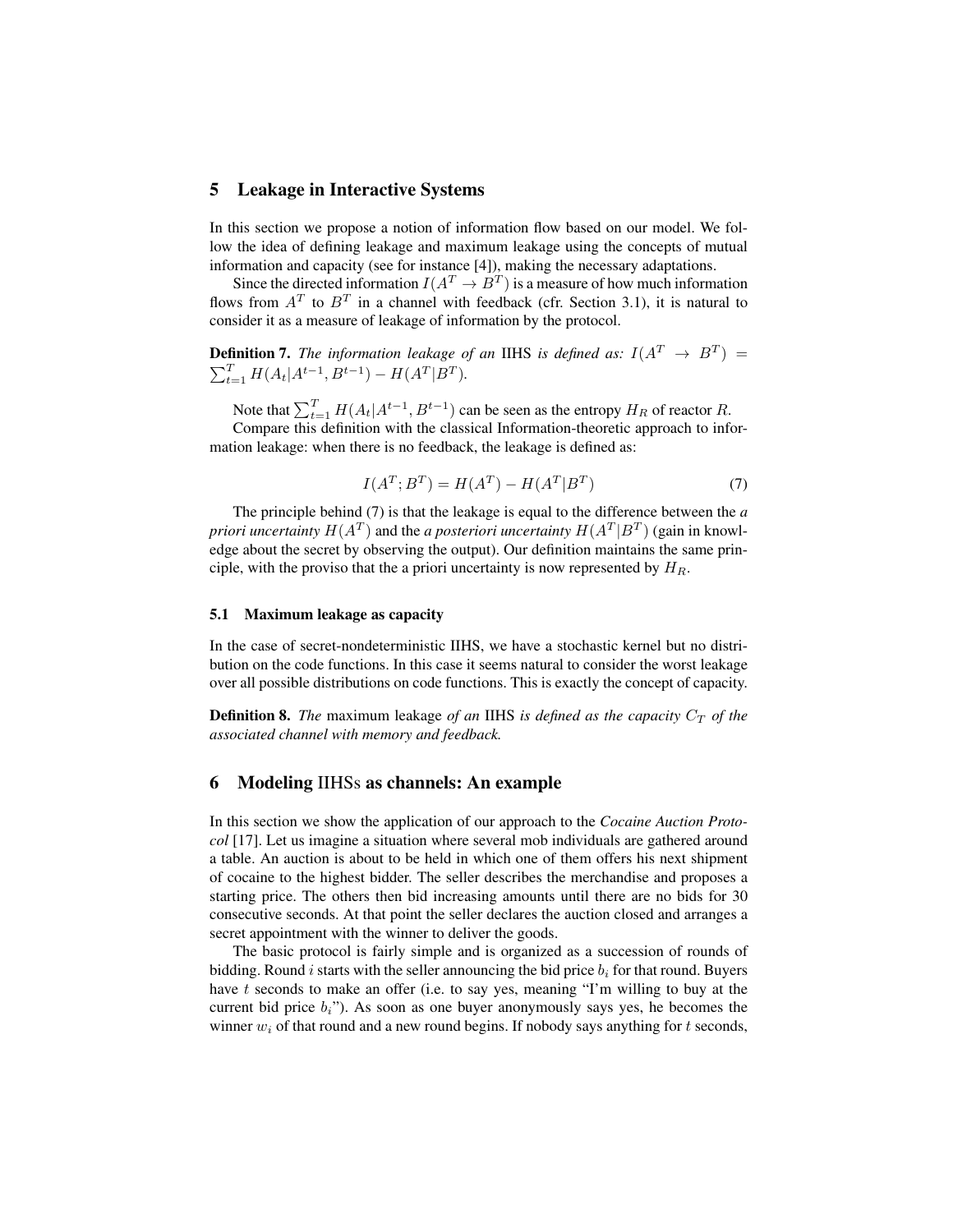round i is concluded by timeout and the auction is won by the winner  $w_{i-1}$  of the previous round, if one exists. If the timeout occurs during round 0, this means that nobody made any offers at the initial price  $b_0$ , so there is no sale.

Although our framework allows the forrmalization of this protocol for an arbitrary number of bidders and bidding rounds, for illustration purposes, we will consider the case of two bidders (*Candlemaker* and *Scarface*) and two rounds of bids. Furthermore, we assume that the initial bid is always 1 dollar, so the first bid does not need to be announced by the seller. In each turn the seller can choose how much he wants to increase the actual bid. This is done by adding an increment to the last bid. There are two options of increments, namely  $inc_1$  (1 dollar) and  $inc_2$  (2 dollars). In that way,  $b_{i+1}$  is either  $b_i + inc_1$  or  $b_i + inc_2$ . We can describe this protocol as a *normalized* IIHS  $\mathcal{I} = (M, \mathcal{A}, \mathcal{B}, \mathcal{L}_{\tau})$ , where  $\mathcal{A} = \{\text{Candlemaker}, \text{Scarface}, a^*\}\$  is the set of secret actions,  $\mathcal{B} = \{inc_1, inc_2, b_*\}$  is the set of observable actions,  $\mathcal{L}_{\tau} = \emptyset$  is the set of hidden actions, and the probabilistic automaton  $M$  is represented in Figure 4. For clarity reasons, we omit transitions with probability  $0$  in the automaton. Note that the special secret action a<sup>∗</sup> represents the situation where neither *Candlemaker* nor *Scarface* bid. The special observable action  $b_*$  is only possible after no one has bidden, and signalizes the end of the auction and, therefore, no bid is allowed anymore.



Fig. 4. Cocaine Auction example

Table 4 shows all the stochastic kernels for this example. The formalization of this protocol in terms of IIHSs using our framework makes it possible to prove the claim in[17] suggesting that if the seller knows the identity of the bidders then the (strong) anonymity guaranties are not provided anymore.

### 7 Topological properties of IIHSs and their Capacity

In this section we show how to extend to IIHSs the notion of pseudometric defined in [8] for Concurrent Labelled Markov Chains, and we prove that the capacity of the corresponding channels is a continuous function on this pseudometric. The metric construction is sound for general IIHSs, but the result on capacity is only valid for secretnondeterministic IIHSs.

Given a set of states  $S$ , a pseudometric (or distance) is a function  $d$  that yields a non-negative real number for each pair of states and satisfies the following:  $d(s, s) = 0$ ;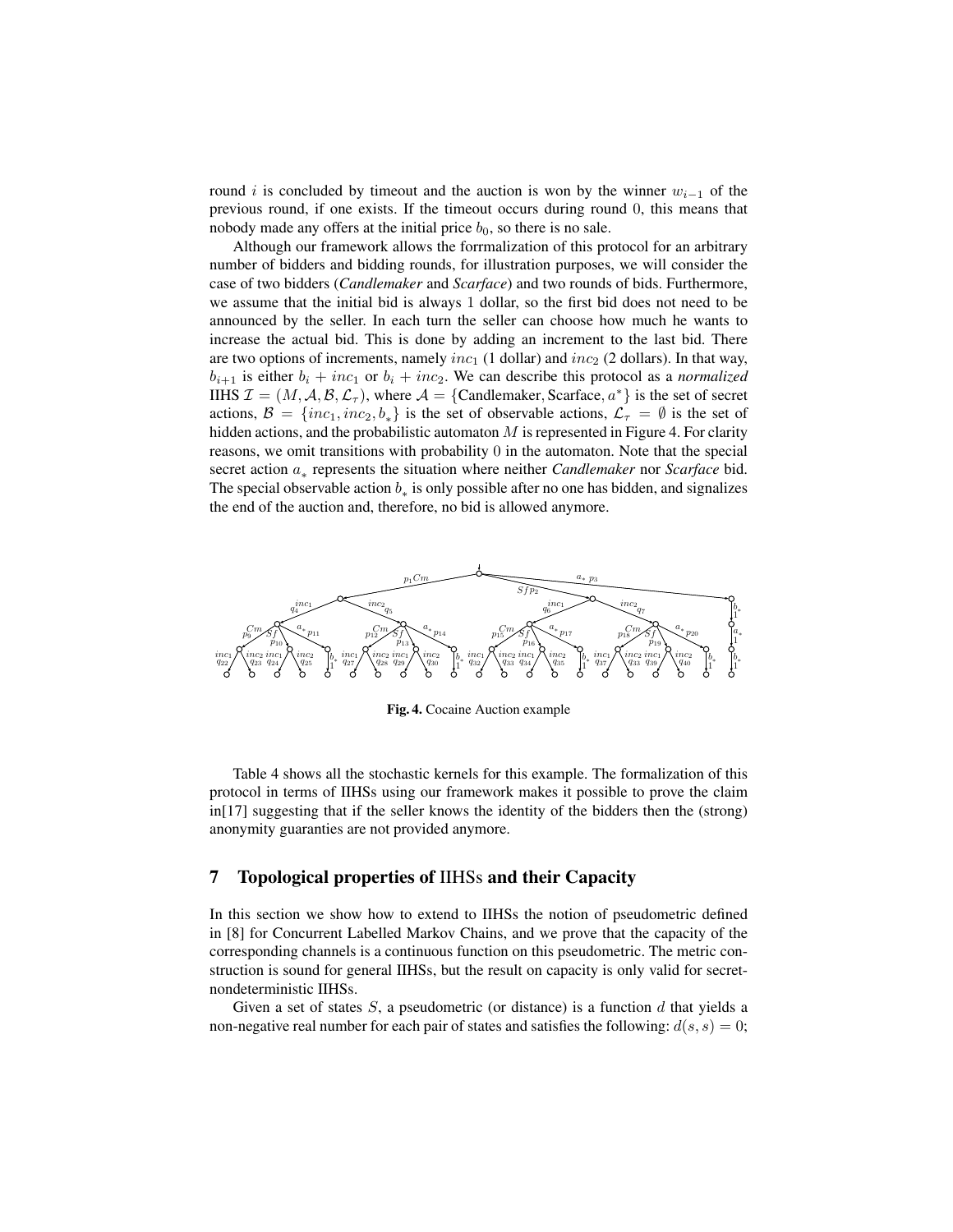|                | $\alpha_1, \beta_1, \alpha_2 \rightarrow \beta_2$ |          | Cheap Expensive $b_*$ |              |
|----------------|---------------------------------------------------|----------|-----------------------|--------------|
|                | $Candlemaker, inc1, Candlemaker$                  | $q_{22}$ | $q_{23}$              | $\Omega$     |
|                | Candlemaker, inc1, Scarface                       | $q_{24}$ | $q_{25}$              | $\Omega$     |
|                | $Candlemaker, inc_1, a_*$                         |          |                       | 1            |
|                | $Candlemaker, inc2, Candlemaker$                  | $q_{27}$ | $q_{28}$              | $\Omega$     |
| $b_*$          | $Candlemaker, inc2, Scarface$                     | $q_{29}$ | $q_{30}$              | $\mathbf{0}$ |
| $\overline{0}$ | $Candlemaker, inc2, a*$                           | 0        |                       | 1            |
| $\overline{0}$ | $Scarface, inc_1, Candlemaker$                    | $q_{32}$ | $q_{33}$              | $\mathbf{0}$ |
| 1              | Scarface, inc1, Scarface                          | $q_{34}$ | $q_{35}$              | $\Omega$     |
|                | $Scarface, inc_1, a_*$                            | $\theta$ |                       | 1            |
|                | $Scarface, inc2, Candlemaker$                     | $q_{37}$ | $q_{38}$              | $\Omega$     |
|                | Scarface, inc <sub>2</sub> , Scarface             | $q_{39}$ | $q_{40}$              | 0            |
|                | $Scarface, inc2, a*$                              | $_{0}$   |                       | 1            |
|                | $a_*,b_*,a_*$                                     | $_{0}$   |                       | 1            |
|                | All other lines                                   | 0        |                       |              |

(b) 
$$
t = 2, p(\beta_2 | \alpha^2, \beta^1)
$$

Table 4. Stochastic kernels for the Cocaine Auction example.

 $\alpha_1 \rightarrow \beta_1$  | inc<sub>1</sub> | inc<sub>2</sub> *Candlemaker*  $q_4$  q<sub>5</sub> *Scarface*  $\begin{array}{|c|c|c|} \hline \end{array}$   $q_6$  |  $q_7$ 

(a)  $t = 1, p(\beta_1 | \alpha^1, \beta^0)$ 

 $0 \quad | \quad 0$ 

a ∗

 $d(s,t) = d(t,s)$ , and  $d(s,t) \leq d(s,u) + d(u,t)$ . We say that a pseudometric d is cbounded if  $\forall s, t : d(s, t) \leq c$ , where c is a positive real number. We now define a complete lattice on pseudometrics, and define the distance between IIHSs as the greatest fixpoint of a distance transformation, in line with the coinductive theory of bisimilarity.

Definition 9. M *is the class of* 1*-bounded pseudometrics on states with the ordering*  $d \leq d'$  if  $\forall s, s' \in S : d(s, s') \geq d'(s, s').$ 

It is easy to see that  $(M, \prec)$  is a complete lattice. In order to define pseudometrics on IIHSs, we now need to lift the pseudometrics on states to pseudometrics on distributions in  $\mathcal{D}(\mathcal{L} \times S)$ . Following standard lines [20, 8, 7], we apply the construction based on the Kantorovich metric [11].

**Definition 10.** *For*  $d \in M$ *, and*  $\mu, \mu' \in \mathcal{D}(\mathcal{L} \times S)$ *, we define*  $d(\mu, \mu')$  *(overloading the notation d) as*  $d(\mu, \mu') = \max \sum_{(\ell_i, s_i) \in \mathcal{L} \times S} (\mu(\ell_i, s_i) - \mu'(\ell_i, s_i)) x_i$  where the *maximization is on all possible values of the*  $x_i$ *'s, subject to the constraints*  $0 \le x_i \le 1$  $and \; x_i - x_j \; \leq \; \hat{d}((\ell_i, s_i),(\ell_j, s_j)), \; where \; \hat{d}((\ell_i, s_i),(\ell_j, s_j)) \; = \; 1 \; \text{if} \; \ell_i \; \neq \; \ell_j, \; and$  $\hat{d}((\ell_i, s_i), (\ell_j, s_j)) = d(s_i, s_j)$  *otherwise.* 

It can be shown that with this definition m is a pseudometric on  $\mathcal{D}(\mathcal{L} \times S)$ .

**Definition 11.**  $d \in \mathcal{M}$  *is a* bisimulation metric *if, for all*  $\epsilon \in [0,1)$ *,*  $d(s, s') \leq \epsilon$  *implies that if*  $s \to \mu$ *, then there exists some*  $\mu'$  *such that*  $s' \to \mu'$  *and*  $d(\mu, \mu') \leq \epsilon$ *.* 

The greatest bisimulation metric is  $d_{max} = \bigsqcup \{d \in \mathcal{M} \mid d \text{ is a bisimulation metric}\}.$ We now characterize  $d_{max}$  as a fixed point of a monotonic function  $\Phi$  on M. For simplicity, from now on we consider only the distance between states belonging to different IIHSs with disjoint sets of states.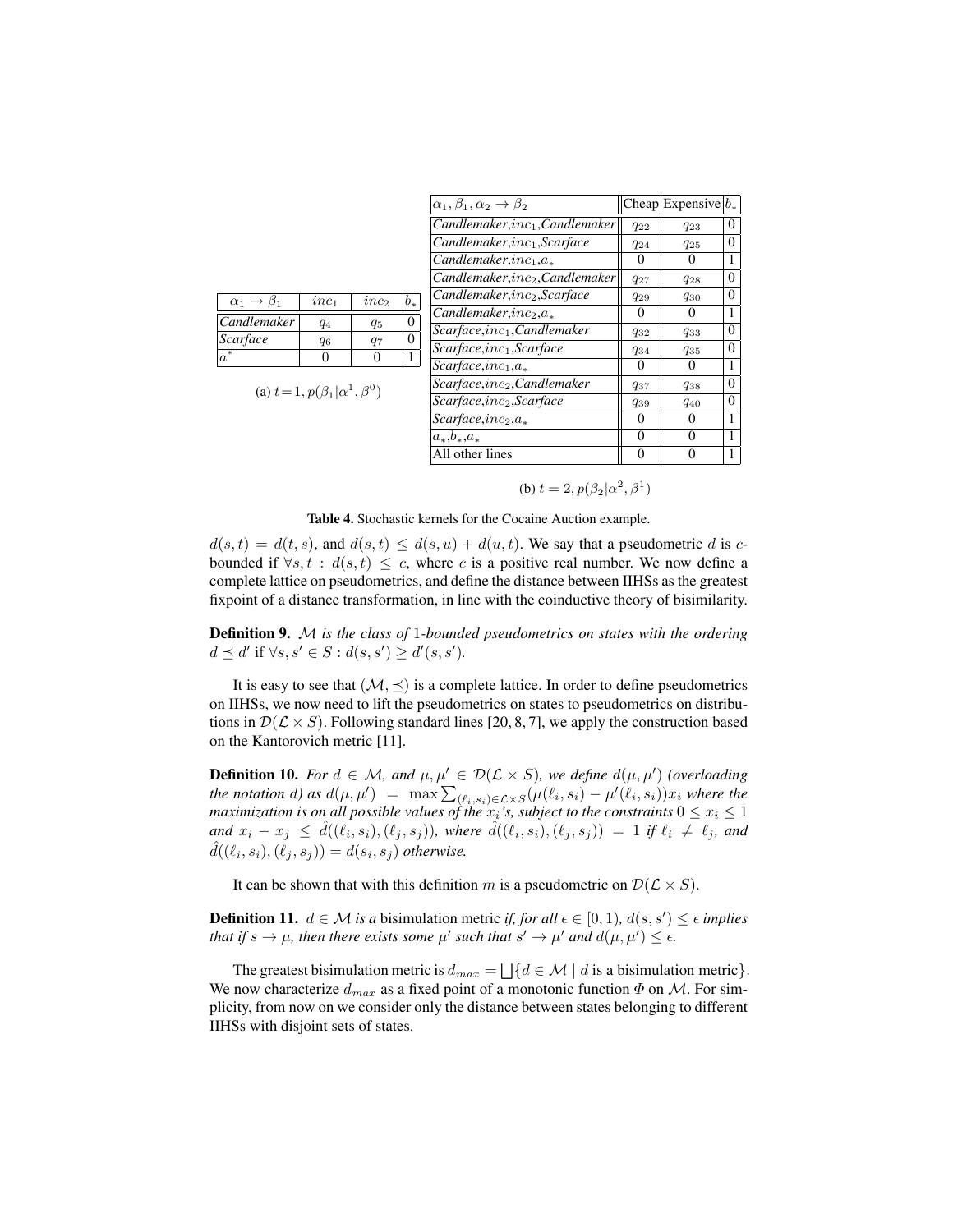**Definition 12.** Given two IIHSs with transition relations θ and θ' respectively, and a *preudometric d on states, define*  $\Phi : \mathcal{M} \to \mathcal{M}$  *as:* 

$$
\Phi(d)(s,s') = \begin{cases}\n\max_i d(s_i, s'_i) \text{ if } \vartheta(s) = \{\delta_{(a_1, s_1)}, \dots, \delta_{(a_m, s_m)}\} \\
and \vartheta'(s') = \{\delta_{(a_1, s'_1)}, \dots, \delta_{(a_m, s'_m)}\} \\
d(\mu, \mu') \qquad \text{ if } \vartheta(s) = \{\mu\} \text{ and } \vartheta'(s') = \{\mu'\} \\
0 \qquad \text{ if } \vartheta(s) = \vartheta'(s') = \varnothing \\
1 \qquad \text{ otherwise}\n\end{cases}
$$

It is easy to see that the definition of  $\Phi$  is a particular case of the function F defined in [8, 7]. Hence it can be proved, by adapting the proofs of the analogous results in [8, 7], that  $F(d)$  is a pseudometric, and that d is a bisimulation metric iff  $d \preceq \Phi(d)$ . This implies that  $d_{max} = \bigsqcup \{d \in \mathcal{M} \mid d \leq \Phi(d)\}\)$ , and still as a particular case of F in [8, 7], we have that  $\Phi$  is monotonic on M. By Tarski's fixed point theorem,  $d_{max}$  is the greatest fixed point of  $\Phi$ . Furthermore, in [1] we show that  $d_{max}$  is indeed a bisimulation metric, and that it is the greatest bisimulation metric. In addition, the finite branchingness of IIHSs ensures that the closure ordinal of  $\Phi$  is  $\omega$  (cf. Lemma 3.10 in the full version of [8]). Therefore one can show that  $d_{max} = \prod_{i} \{ \Phi^i(\top) \mid i \in \mathbb{N} \}$ , where  $\top$  is the greatest pseudometric (i.e.  $\top(s, s') = 0$  for every s, s'), and  $\Phi^0(\top) = \top$ .

Given two IIHSs J and  $\mathcal{I}'$ , with initial states s and s' respectively, we define the distance between J and J' as  $d(\mathcal{I}, \mathcal{I}') = d_{max}(s, s')$ . Next theorem states the continuity of the capacity w.r.t. the metric on IIHSs. It is crucial that they are secret-nondeterministic (while the definition of the metric holds in general).

**Theorem 4.** Consider two normalized IIHSs  $\mathcal{I}$  and  $\mathcal{I}'$ , and fix a  $T > 0$ . For every  $\epsilon > 0$ *there exists*  $\nu > 0$  *such that if*  $d(\mathfrak{I}, \mathfrak{I}') < \nu$  *then*  $|C_T(\mathfrak{I}) - C_T(\mathfrak{I}')| < \epsilon$ .

We conclude this section with an example showing that the continuity result for the capacity does not hold if the construction of the channel is done starting from a system in which the secrets are endowed with a probability distribution. This is also the reason why we could not simply adopt the proof technique of the continuity result in [8] and we had to come up with a different reasoning.

*Example 3.* Consider the two following programs, where  $a_1, a_2$  are secrets,  $b_1, b_2$  are observable,  $\parallel$  is the parallel operator, and  $+_p$  is a binary probabilistic choice that assigns probability p to the left branch, and probability  $1 - p$  to the right one.

s)  $(send(a_1) +_p send(a_2)) \parallel receive(x).output(b_2)$ 

**t**)  $(send(a_1) + q \text{ send}(a_2)) \parallel receive(x).if x = a_1 \text{ then output}(b_1) \text{ else output}(b_2).$ 

Table 5 shows the fully probabilistic IIHSs corresponding to these programs, and their associated channels, which in this case (since the secret actions are all at the toplevel) are classic channels, i.e. memoryless and without feedback. As usual for classic channels, they do not depend on  $p$  and  $q$ . It is easy to see that the capacity of the first channel is 0 and the capacity of the second one is 1. Hence their difference is 1, independently from  $p$  and  $q$ .

Let now  $p = 0$  and  $q = \epsilon$ . It is easy to see that the distance between s and t is  $\epsilon$ . Therefore (when the automata have probabilities on the secrets), the capacity is not a continuous function of the distance.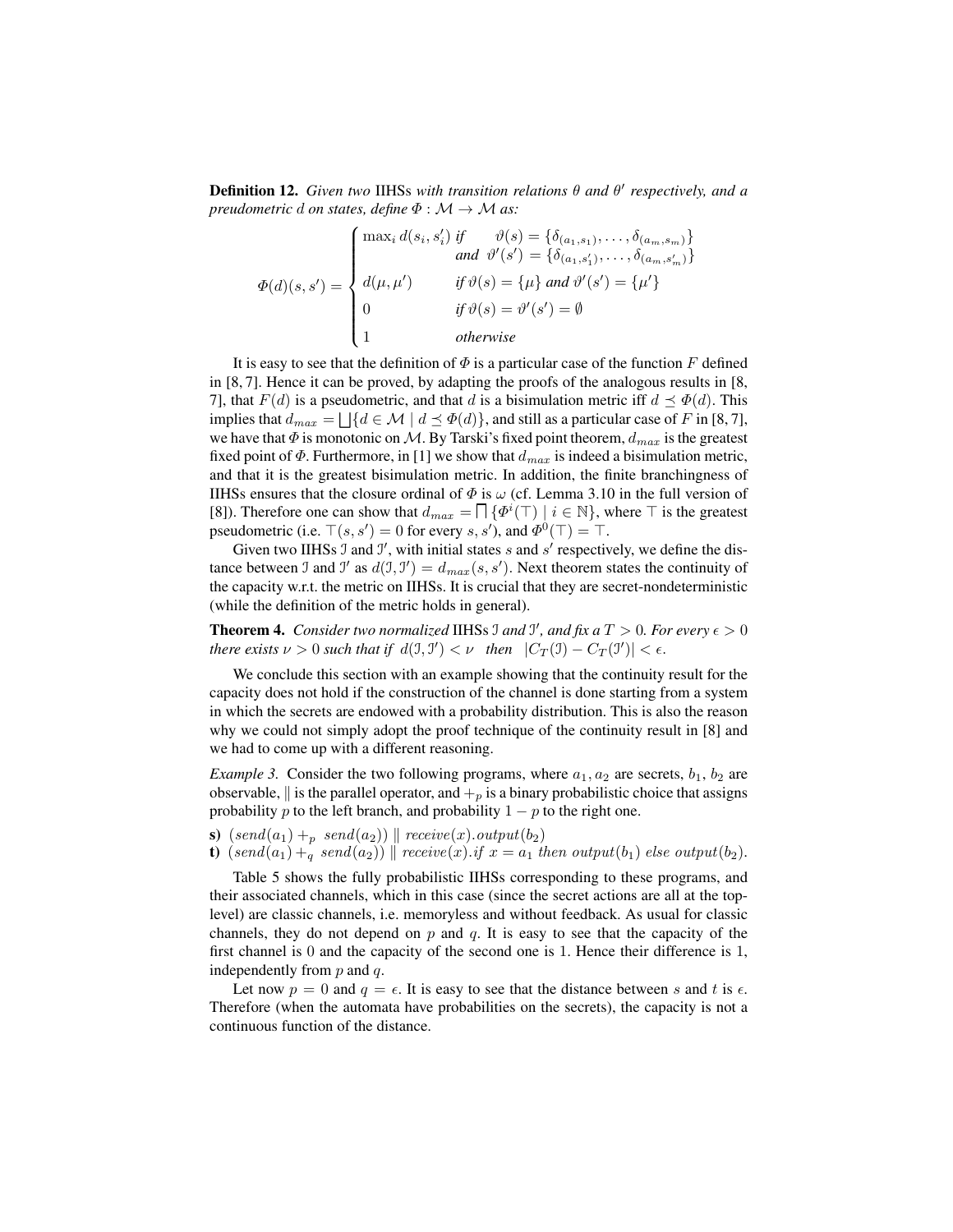

## 8 Conclusion and future work

In this paper we have investigated the problem of information leakage in interactive systems, and we have proved that these systems can be modeled as channels with memory and feedback. The situation is summarized in Table 6(a). The comparison with the classical situation of non-interactive systems is represented in (b). Furthermore, we have proved that the channel capacity is a continuous function of the kantorovich metric.

| IIHSs as automata                                                                         | <b>IIHSs as channels</b>                           | Notion of leakage                    |  |
|-------------------------------------------------------------------------------------------|----------------------------------------------------|--------------------------------------|--|
| Normalized IIHSs with nondeterministic Sequence of stochastic kernels Leakage as capacity |                                                    |                                      |  |
| inputs and probabilistic outputs                                                          | $\{p(\beta_t \alpha^t, \beta^{t-1})\}_{t=1}^T$     |                                      |  |
| Normalized IIHSs with a deterministic                                                     | Sequence of stochastic kernels                     |                                      |  |
| scheduler solving the nondeterminism                                                      | $\{p(\beta_t \alpha^t, \beta^{t-1})\}_{t=1}^T$ +   |                                      |  |
|                                                                                           | reaction function seq. $\varphi^T$                 |                                      |  |
| Fully probabilistic normalized IIHSs                                                      | Sequence of stochastic kernels Leakage as directed |                                      |  |
|                                                                                           | $\{p(\beta_t \alpha^t, \beta^{t-1})\}_{t=1}^T$ +   | information $I(A^T \rightarrow B^T)$ |  |
|                                                                                           | reactor $\{p(\varphi_t \varphi^{t-1})\}_{t=1}^T$   |                                      |  |
|                                                                                           | (a)                                                |                                      |  |

| <b>Classical channels</b>                                                         | Channels with memory and feedback                            |  |  |
|-----------------------------------------------------------------------------------|--------------------------------------------------------------|--|--|
| The protocol is modeled in independent uses of The protocol is modeled in several |                                                              |  |  |
| the channel, often a unique use.                                                  | consecutive uses of the channel.                             |  |  |
| The channel is from $A^T \rightarrow B^T$ , i.e., its input                       | The channel is from $\mathcal{F} \to \mathcal{B}$ , i.e. its |  |  |
| is a single string $\alpha^T = \alpha_1 \dots \alpha_T$ of secret                 | input is a reaction function $\varphi_t$ and its             |  |  |
| symbols and its output is a single string $\beta^T =$                             | output is an observable $\beta_t$ .                          |  |  |
| $\beta_1 \dots \beta_T$ of observable symbols.                                    |                                                              |  |  |
| The channel is memoryless and in general                                          | The channel has memory. Despite the fact that the            |  |  |
| implicitly it is assumed the absence of                                           | channel from $\mathcal{F} \to \mathcal{B}$ does not have     |  |  |
| feedback.                                                                         | feedback, the internal stochastic kernels                    |  |  |
|                                                                                   | ldo.                                                         |  |  |
| The capacity is calculated using information                                      | The capacity is calculated using mutual                      |  |  |
| $I(A^T; B^T)$ .                                                                   | directed information $I(A^T \rightarrow B^T)$ .              |  |  |
|                                                                                   | b)                                                           |  |  |

#### Table 6.

For future work we would like to provide algorithms to compute the leakage and maximum leakage of interactive systems. These problems result very challenging given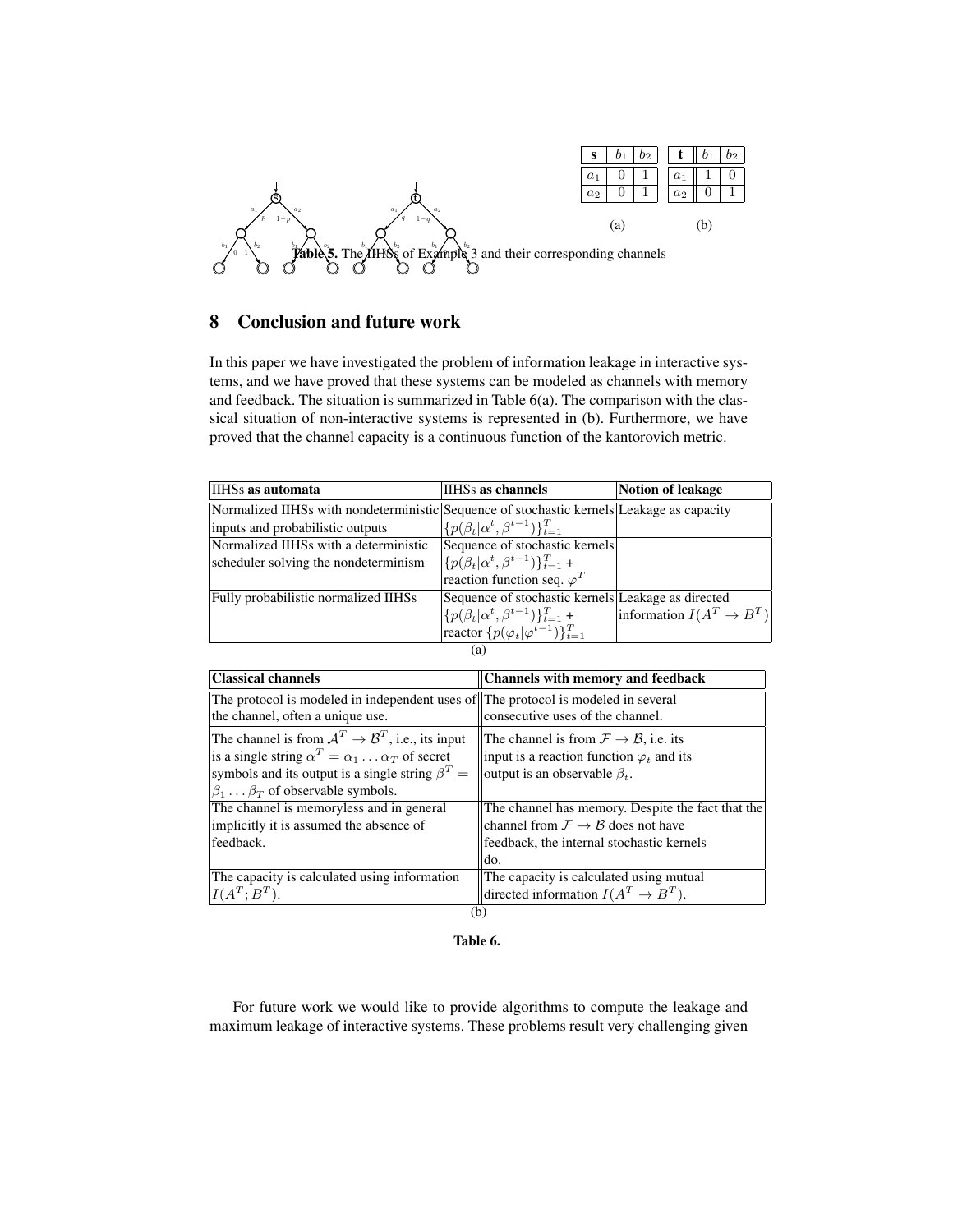the exponential growth of reaction functions (needed to compute the leakage) and the quantification over infinitely many reactors (given by the definition of maximum leakage in terms of capacity). One possible solution is to study the relation between deterministic schedulers and sequence of reaction functions. In particular, we believe that for each sequence of reaction functions and distribution over it there exists a probabilistic scheduler for the automata representation of the secret-nondeterministic IIHS. In this way, the problem of computing the leakage and maximum leakage would reduce to a standard probabilistic model checking problem (where the challenge is to compute probabilities ranging over infinitely many schedulers).

In addition, we plan to investigate measures of leakage for interactive systems other than mutual information and capacity.

## References

- 1. M. S. Alvim, M. E. Andres, and C. Palamidessi. Information Flow in Interactive Systems, ´ 2010. http://hal.archives-ouvertes.fr/inria-00479672/en/.
- 2. M. E. Andres, C. Palamidessi, P. van Rossum, and G. Smith. Computing the leakage of ´ information-hiding systems. In *Proc. of TACAS*, volume 6015 of *LNCS*, pages 373–389. Springer, 2010.
- 3. A. Bohannon, B. C. Pierce, V. Sjoberg, S. Weirich, and S. Zdancewic. Reactive noninterfer- ¨ ence. In *Proc. of CCS*, pages 79–90. ACM, 2009.
- 4. K. Chatzikokolakis, C. Palamidessi, and P. Panangaden. Anonymity protocols as noisy channels. *Inf. and Comp.*, 206(2–4):378–401, 2008.
- 5. D. Clark, S. Hunt, and P. Malacaria. Quantified interference for a while language. In *Proc. of QAPL 2004*, volume 112 of *ENTCS*, pages 149–166. Elsevier, 2005.
- 6. T. M. Cover and J. A. Thomas. *Elements of Information Theory*. J. Wiley & Sons, Inc., 1991.
- 7. Y. Deng, T. Chothia, C. Palamidessi, and J. Pang. Metrics for action-labelled quantitative transition systems. In *Proc. of QAPL*, volume 153 of *ENTCS*, pages 79–96. Elsevier, 2006.
- 8. J. Desharnais, R. Jagadeesan, V. Gupta, and P. Panangaden. The metric analogue of weak bisimulation for probabilistic processes. In *Proc. of LICS*, pages 413–422. IEEE, 2002.
- 9. Ebay website. http://www.ebay.com/.
- 10. Ebid website. http://www.ebid.net/.
- 11. L. Kantorovich. On the transfer of masses (in Russian). *Doklady Akademii Nauk*, 5(1):1–4, 1942. Translated in *Management Science*, 5(1):1–4, 1958.
- 12. P. Malacaria. Assessing security threats of looping constructs. In *Proc. of POPL*, pages 225–235. ACM, 2007.
- 13. J. L. Massey. Causality, feedback and directed information. In *Proc. of the 1990 Intl. Symposium on Information Theory and its Applications*, 1990.
- 14. Mercadolibre website. http://www.mercadolibre.com/.
- 15. R. Segala. *Modeling and Verification of Randomized Distributed Real-Time Systems*. PhD thesis, 1995. Tech. Rep. MIT/LCS/TR-676.
- 16. G. Smith. On the foundations of quantitative information flow. In *Proc. of FOSSACS*, volume 5504 of *LNCS*, pages 288–302. Springer, 2009.
- 17. F. Stajano and R. J. Anderson. The cocaine auction protocol: On the power of anonymous broadcast. In *Information Hiding*, pages 434–447, 1999.
- 18. S. Subramanian. Design and verification of a secure electronic auction protocol. In *Proc. of SRDS*, pages 204–210. IEEE, 1998.
- 19. S. Tatikonda and S. K. Mitter. The capacity of channels with feedback. *IEEE Transactions on Information Theory*, 55(1):323–349, 2009.